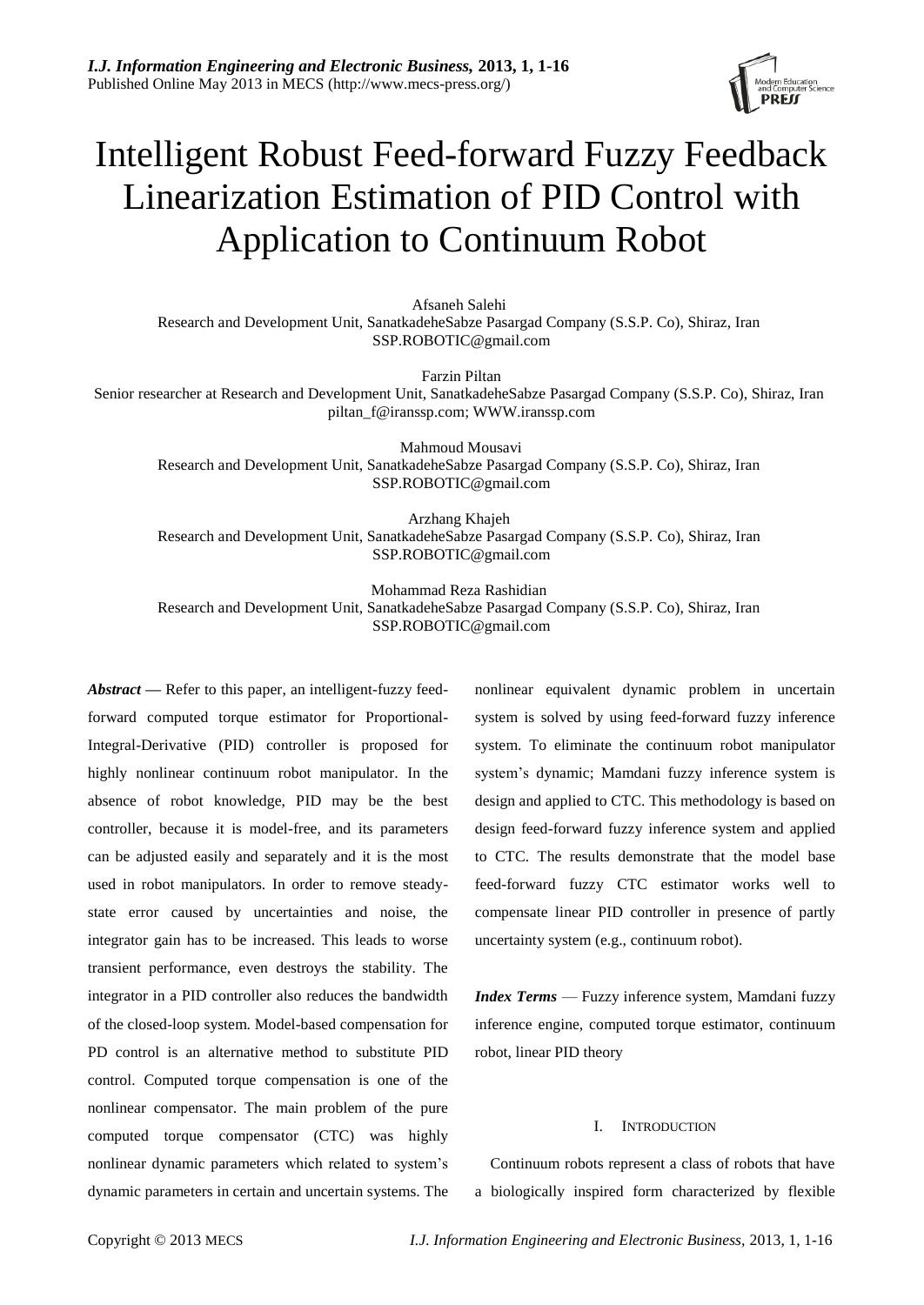backbones and high degrees-of-freedom structures [1]. The idea of creating "trunk and tentacle" robots, (in recent years termed continuum robots [1]), is not new [2]. Inspired by the bodies of animals such as snakes [3], the arms of octopi [4], and the trunks of elephants [5-6], researchers have been building prototypes for many years. A key motivation in this research has been to reproduce in robots some of the special qualities of the biological counterparts. This includes the ability to "slither" into tight and congested spaces, and (of particular interest in this work) the ability to grasp and manipulate a wide range of objects, via the use of "whole arm manipulation" i.e. wrapping their bodies around objects, conforming to their shape profiles. Hence, these robots have potential applications in whole arm grasping and manipulation in unstructured environments such as rescue operations. Theoretically, the compliant nature of a continuum robot provides infinite degrees of freedom to these devices. However, there is a limitation set by the practical inability to incorporate infinite actuators in the device. Most of these robots are consequently underactuated (in terms of numbers of independent actuators) with respect to their anticipated tasks. In other words they must achieve a wide range of configurations with relatively few control inputs. This is partly due to the desire to keep the body structures (which, unlike in conventional rigidlink manipulators or fingers, are required to directly contact the environment) "clean and soft", but also to exploit the extra control authority available due to the continuum contact conditions with a minimum number of actuators. For example, the Octarm VI continuum manipulator, discussed frequently in this paper, has nine independent actuated degrees-of-freedom with only three sections. Continuum manipulators differ fundamentally from rigid-link and hyper-redundant robots by having an unconventional structure that lacks links and joints. Hence, standard techniques like the Denavit-Hartenberg (D-H) algorithm cannot be directly applied for developing continuum arm kinematics. Moreover, the

design of each continuum arm varies with respect to the flexible backbone present in the system, the positioning, type and number of actuators. The constraints imposed by these factors make the set of reachable configurations and nature of movements unique to every continuum robot. This makes it difficult to formulate generalized kinematic or dynamic models for continuum robot hardware. Chirikjian and Burdick were the first to introduce a method for modeling the kinematics of a continuum structure by representing the curve-shaping function using modal functions [6-15]. Mochiyama used the Serret- Frenet formulae to develop kinematics of hyperdegrees of freedom continuum manipulators [5]. For details on the previously developed and more manipulator-specific kinematics of the Rice/Clemson "Elephant trunk" manipulator, see [1-5]. For the Air Octor and Octarm continuum robots, more general forward and inverse kinematics have been developed by incorporating the transformations of each section of the manipulator (using D-H parameters of an equivalent virtual rigid link robot) and expressing those in terms of the continuum manipulator section parameters [4]. The net result of the work in [3-6] is the establishment of a general set of kinematic algorithms for continuum robots. Thus, the kinematics (i.e. geometry based modeling) of a quite general set of prototypes of continuum manipulators has been developed and basic control strategies now exist based on these. The development of analytical models to analyze continuum arm dynamics (i.e. physicsbased models involving forces in addition to geometry) is an active, ongoing research topic in this field. From a practical perspective, the modeling approaches currently available in the literature prove to be very complicated and a dynamic model which could be conveniently implemented in an actual device's real-time controller has not been developed yet. The absence of a computationally tractable dynamic model for these robots also prevents the study of interaction of external forces and the impact of collisions on these continuum structures. This impedes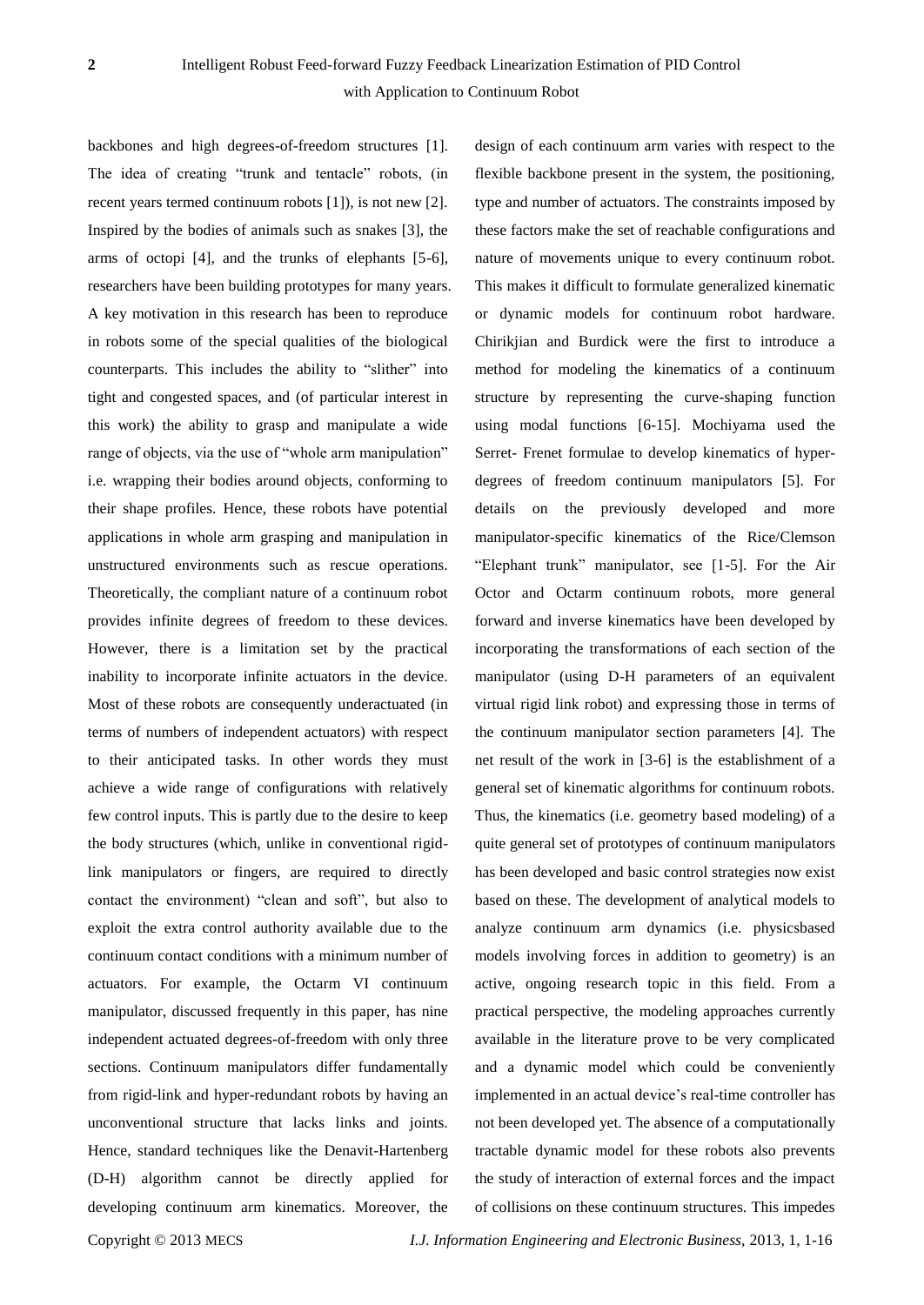the study and ultimate usage of continuum robots in various practical applications like grasping and manipulation, where impulsive dynamics [1-4] are important factors. Although continuum robotics is an interesting subclass of robotics with promising applications for the future, from the current state of the literature, this field is still in its stages of inception [16- 20].

In the absence of robot knowledge, proportionalintegral-derivative (PID) may be the best controller, because it is model-free, and its parameters can be adjusted easily and separately [1]. And it is the most used in continuum robot manipulators. In order to remove steady-state error caused by uncertainties and noise, the integrator gain has to be increased. This leads to worse transient performance, even destroys the stability. The integrator in a PID controller also reduces the bandwidth of the closed-loop system. PD control guarantees stability only when the PD gains tend to infinity, the tracking error does not tend to zero when friction and gravity forces are included in the continuum robot manipulator dynamics [2]. Model-based compensation for PD control is an alternative method to substitute PID control [1], such as adaptive gravity compensation [3], desired gravity compensation [2], and PD+ with position measurement [4]. They all needed structure information of the robot gravity. Some nonlinear PD controllers can also achieve asymptotic stability, for example PD control with timevarying gains [5], PD control with nonlinear gains [6], and PD control with feedback linearization compensation [8]. But these controllers are complex, many good properties of the linear PID control do not exist because these controllers do not have the same form as the industrial PID. When the friction and gravity forces are unknown, both fuzzy logic and feedback linearization techniques can compensate them [9]. A fuzzy-adaptive controller by using a fuzzy inference engine plus a servo

feedback control was proposed in [10]. A hybrid neuro control for robot tracking was discussed in [11-28], where static neural networks are used to learn mass matrix, centrifugal and Coriolis forces. Because they used the theory of function approximation, the algorithms are sensitive to the training data and local minima. Due to fuzzy modeling error, fuzzy controllers cannot assure that the regulation errors are asymptotically stable.

Computed torque compensator (CTC) is a powerful nonlinear estimator which it widely used in control of robot manipulator. It is based on feedback linearization and computes the required arm torques using the nonlinear feedback control law. This controller/estimator works very well when all dynamic and physical parameters are known but when the continuum robot manipulator has variation in dynamic parameters, the controller/estimator has no acceptable performance[7-14]. In practice, most of continuum robot manipulator systems parameters are unknown or time variant, therefore, feedforward artificial intelligence fuzzy computed torque estimator is used to compensate dynamic equation of continuum robot manipulator[1, 6]. Research on CTC is significantly growing on robot manipulator application which has been reported in [1, 6, 15-20]. When all dynamic and physical parameters are known, CTC works fantastically; practically a large amount of systems have uncertainties, therefore artificial intelligence (fuzzy inference system) methodology applied to CTC to estimate the nonlinear equivalent part based on parallel methodology.

Fuzzy-logic aims to provide an approximate but effective means of describing the behavior of systems that are not easy to describe precisely, and which are complex or ill-defined. It is based on the assumption that, in contrast to Boolean logic, a statement can be partially true (or false). For example, the expression (I live near SSP) where the fuzzy value (near) applied to the fuzzy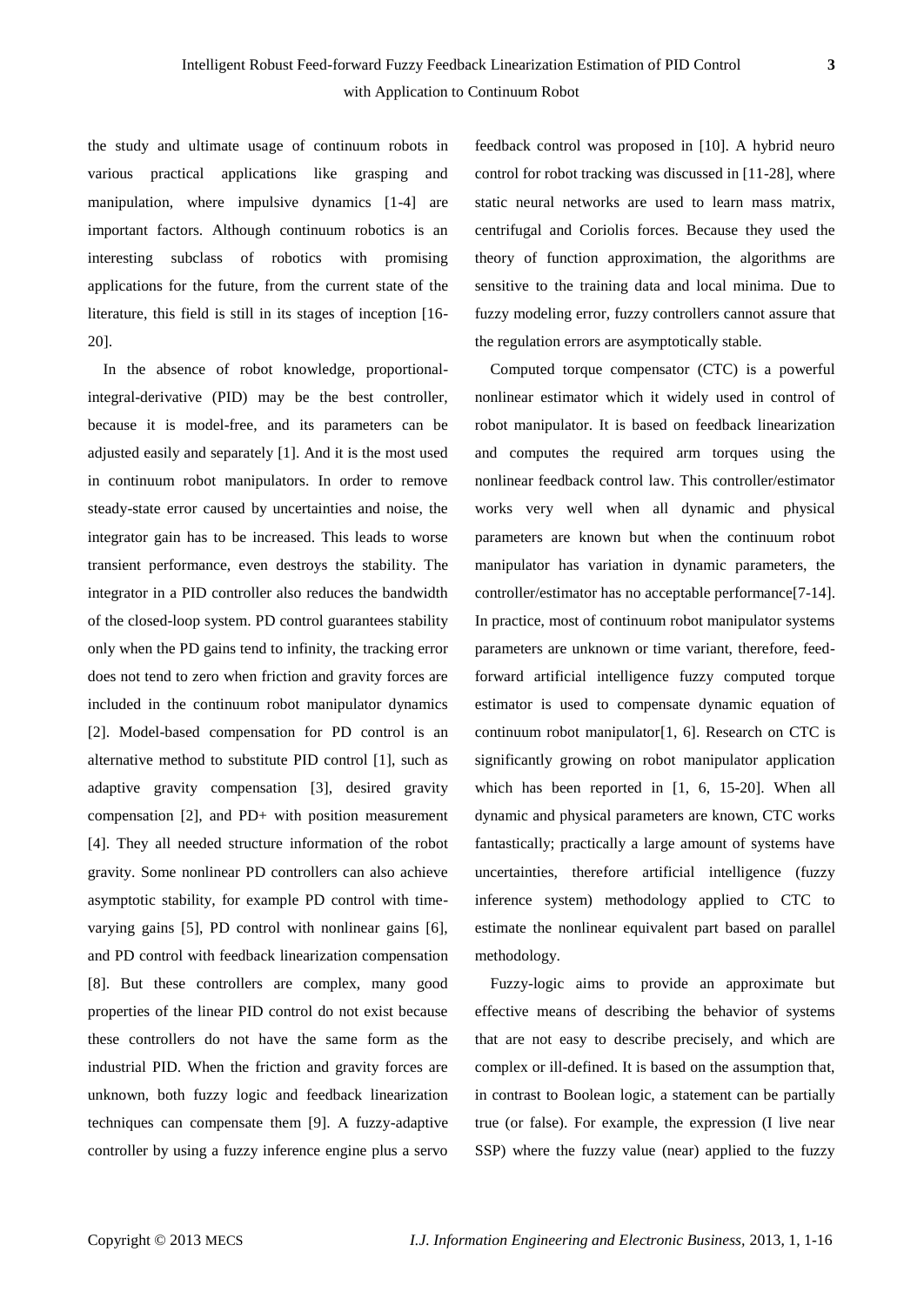variable (distance), in addition to being imprecise, is subject to interpretation. The essence of fuzzy control is to build a model of human expert who is capable of controlling the plant without thinking in terms of its mathematical model. As opposed to conventional control approaches where the focus is on constructing a controller described by differential equations, in fuzzy control the focus is on gaining an intuitive understanding (heuristic data) of how to best control the process, and then load this data into the control system [22-53]

This paper is organized as follows; section 2, is served as an introduction to the PID controller, computed torque compensator, Mamdani fuzzy inference engine to estimate the CTC and its application to control of continuum robot and dynamic of continuum robot. Part 3, introduces and describes the methodology. Section 4 presents the simulation results and discussion of this algorithm applied to a continuum robot and the final section is describing the conclusion.

#### II. THEORY

#### *A. Dynamic Formulation of Continuum Robot*

The Continuum section analytical model developed here consists of three modules stacked together in series. In general, the model will be a more precise replication of the behavior of a continuum arm with a greater of modules included in series. However, we will show that three modules effectively represent the dynamic behavior of the hardware, so more complex models are not motivated. Thus, the constant curvature bend exhibited by the section is incorporated inherently within the model. The mass of the arm is modeled as being concentrated at three points whose co-ordinates referenced with respect to (see Figure 1);



Figure 1: Assumed structure for analytical model of a section of a continuum arm

#### Where;

 $l$  - Length of the rigid rod connecting the two struts, constant throughout the structure

 $k_{1,i}$ ,  $i = 1,2,3$ . Spring constant of actuator 1 at module *i* 

 $k_{2,i}$ ,  $i = 1,2,3$  - Spring constant of actuator 2 at module *i* 

 $C_{1,i}$ ,  $i = 1,2,3$  - Damping coefficient of actuator 1 at module i

 $C_{2,i}$ ,  $i = 1,2,3$  - Damping coefficient of actuator 2 at module *i* 

 $m_i$ ,  $i = 1,2,3$  - Mass in each module

 $I_i$ ,  $i = 1,2,3$  - Moment of inertia of the rigid rod in each module.

A global inertial frame (N) located at the base of the arm are given below

$$
{}_{m}^{N}P = S_{1}.\widehat{n_{3}} \tag{1}
$$

$$
{}_{m2}^{N}P = S_2. \sin\theta_1 \widehat{n_1} + (S_1 + S_2 \cos\theta_1). \widehat{n_3}
$$
 (2)

$$
{}_{m}^{N}P = (S_{2}. \sin\theta_{1} + S_{3}. \sin(\theta_{1} + \theta_{2})) \widehat{n_{1}}
$$
  
+ (S\_{1}  
+ S\_{2} \cos \theta\_{1}  
+ S\_{3}. \cos(\theta\_{1} + \theta\_{2})) ). \widehat{n\_{3}}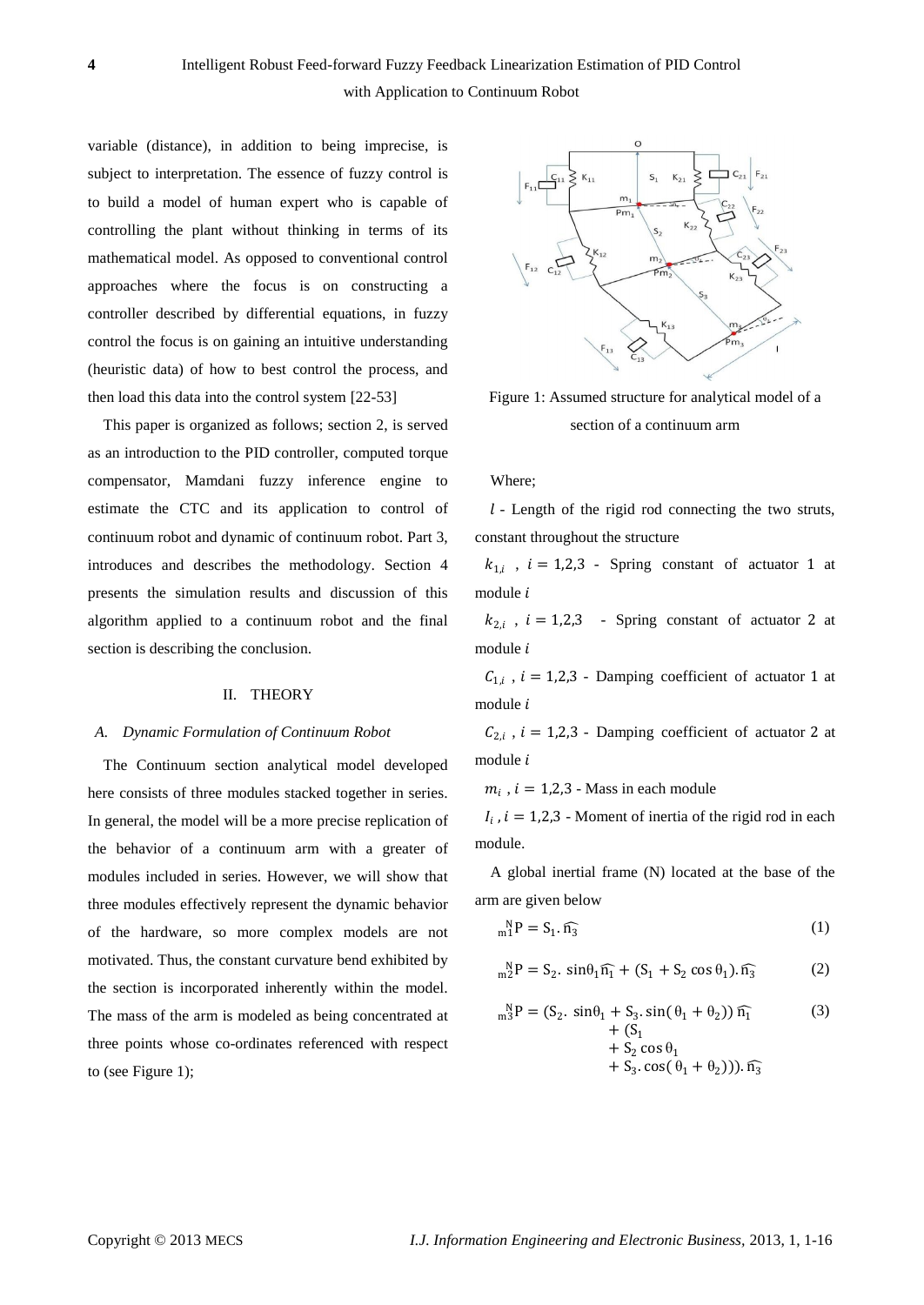The position vector of each mass is initially defined in a frame local to the module in which it is present. These local frames are located at the base of each module and oriented along the direction of variation of coordinate 's' of that module. The positioning of each of these masses is at the centre of mass of the rigid rods connecting the two actuators. Differentiating the position vectors we obtain the linear velocities of the masses. The kinetic energy (T) of the system comprises the sum of linear kinetic energy terms (constructed using the above velocities) and rotational kinetic energy terms due to rotation of the rigid rod connecting the two actuators, and is given below as

$$
T = (0.5)m_1\dot{s}_1{}^2 + (0.5)m_2\left((\dot{s}_2\sin\theta_1 + \frac{s_2\cos\theta_1\dot{\theta}_1{}^2 + (s_1 + \dot{s}_2\cos\theta_1 - s_2\sin\theta_1\dot{\theta}_1{}^2) + (0.5)m_3\left((\dot{s}_2\sin\theta_1 + s_2\cos\theta_1\dot{\theta}_1 + \dot{s}_3\sin(\theta_1 + \theta_2) + s_3\cos(\theta_1 + \theta_2)\dot{\theta}_1 + \frac{s_3\cos(\theta_1 + \theta_2)\dot{\theta}_2{}^2 + (\dot{s}_1 + \dot{s}_2\cos\theta_1 - \frac{s_2\sin\theta_1\dot{\theta}_1 + \dot{s}_3\cos(\theta_1 + \theta_2) - s_3\sin(\theta_1 + \theta_2)\dot{\theta}_1 - s_3\sin(\theta_1 + \theta_2)\dot{\theta}_2{}^2\right) + (0.5)I_1\dot{\theta}_1{}^2 + (0.5)I_2\left(\dot{\theta}_1{}^2 + \dot{\theta}_2{}^2\right) + (0.5)I_3\left(\dot{\theta}_1{}^2 + \dot{\theta}_2{}^2 + \dot{\theta}_3{}^2\right).
$$
 (9.1)

The potential energy (P) of the system comprises the sum of the gravitational potential energy and the spring potential energy. A small angle assumption is made throughout the derivation. This allows us to directly express the displacement of springs and the velocities associated with dampers in terms of system generalized coordinates.

$$
P = -m_1gs_1 - m_2g(s_1 + s_2\cos\theta_1) -
$$
  
\n
$$
m_3g(s_1 + s_2\cos\theta_1 + s_3\cos(\theta_1 + \theta_1)) +
$$
  
\n
$$
(0.5)k_{11}(s_1 + (1/2)\theta_1 - s_{01})^2 +
$$
  
\n
$$
(0.5)k_{21}(s_1 + (1/2)\theta_1 - s_{01})^2 +
$$
  
\n
$$
(0.5)k_{12}(s_2 + (1/2)\theta_2 - s_{02})^2 +
$$
  
\n
$$
(0.5)k_{22}(s_2 + (1/2)\theta_2 - s_{02})^2 +
$$
  
\n
$$
(0.5)k_{13}(s_3 + (1/2)\theta_3 - s_{03})^2 +
$$
  
\n
$$
(0.5)k_{23}(s_3 + (1/2)\theta_3 - s_{03})^2
$$

where,  $S_{01}$ ,  $S_{02}$ ,  $S_{03}$  are the initial values of  $S_1$ ,  $S_2$ ,  $S_3$ respectively.

Due to viscous damping in the system, Rayliegh's dissipation function [6] is used to give damping energy

D = (6)  
\n
$$
(0.5)c_{11}(\dot{s}_1 + (1/2)\dot{\theta}_1)^2 + (0.5)c_{21}(\dot{s}_1 + (1/2)\dot{\theta}_1)^2 + (0.5)c_{12}(\dot{s}_2 + (1/2)\dot{\theta}_2)^2 + (0.5)c_{22}(\dot{s}_2 + (1/2)\dot{\theta}_2)^2 + (0.5)c_{13}(\dot{s}_3 + (1/2)\dot{\theta}_3)^2 + (0.5)c_{23}(\dot{s}_3 + (1/2)\dot{\theta}_3)^2.
$$

The generalized forces in the system corresponding to the generalized co-ordinates are expressed appropriately weighted combinations of the input forces.

$$
Q_{s_1} = F_{11} + F_{21} + (F_{12} + F_{22})\cos\theta_1 +
$$
  
(F<sub>13</sub> + F<sub>23</sub>)cos(\theta<sub>1</sub> + \theta<sub>2</sub>) (7)

$$
Q_{s_2} = F_{12} + F_{22} + (F_{13} + F_{23})\cos(\theta_2)
$$
 (8)

$$
Q_{s_3} = F_{13} + F_{23} \tag{9}
$$

$$
Q_{\theta_1} = (1/2)(F_{11} - F_{21}) + (1/2)(F_{12} - F_{22}) + (1/2)(F_{13} - F_{23}) + s_2 \sin \theta_2 (F_{13} + F_{23})
$$
\n(10)

$$
Q_{\theta_1} = (1/2)(F_{12} - F_{22}) + (1/2)(F_{13} - F_{23})
$$
\n(11)

$$
Q_{\theta_1} = (1/2)(F_{13} - F_{23})
$$
 (12)

It can be evinced from the force expressions that the total input forces acting on each module can be resolved into an additive component along the direction of extension and a subtractive component that results in a torque. For the first module, there is an additional torque produced by forces in the third module.

The model resulting from the application of Lagrange's equations of motion obtained for this system can be represented in the form

$$
F_{\text{coeff}} \underline{\tau} = D(\underline{q}) \underline{\ddot{q}} + C(\underline{q}) \underline{\dot{q}} + G(\underline{q}) \tag{13}
$$

where  $\tau$  is a vector of input forces and q is a vector of generalized co-ordinates. The force coefficient matrix  $F_{coeff}$  transforms the input forces to the generalized forces and torques in the system. The inertia matrix,  $D$  is composed of four block matrices. The block matrices that correspond to pure linear accelerations and pure angular accelerations in the system (on the top left and on the bottom right) are symmetric. The matrix  $C$  contains coefficients of the first order derivatives of the generalized co-ordinates. Since the system is nonlinear, many elements of  $C$  contain first order derivatives of the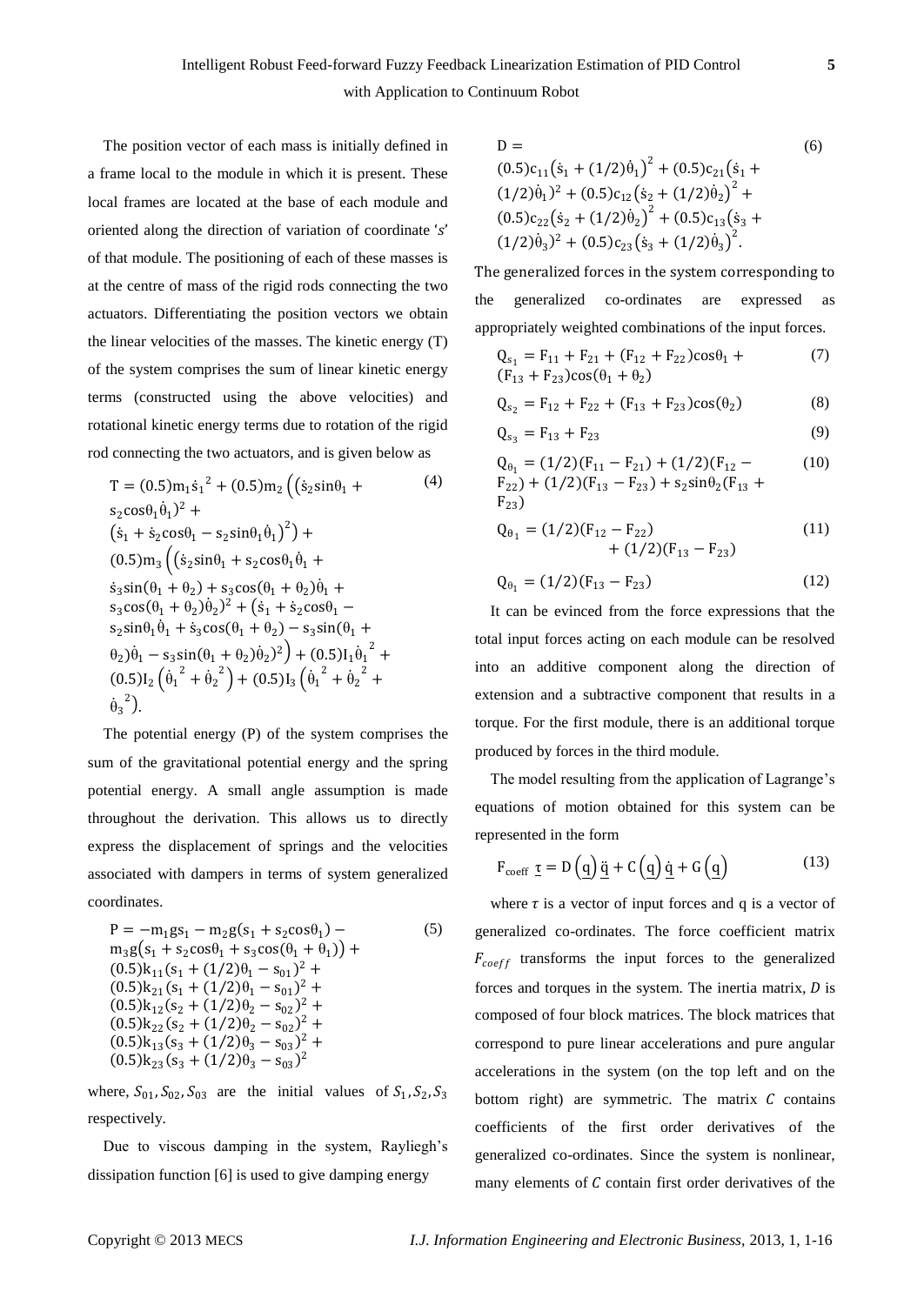generalized co-ordinates. The remaining terms in the dynamic equations resulting from gravitational potential energies and spring energies are collected in the matrix  $G$ . The coefficient matrices of the dynamic equations are given below,

$$
FCoeff = (14)
$$
\n
$$
\begin{bmatrix}\n1 & 1 & cos(\theta_1) & cos(\theta_1 + \theta_2) & cos(\theta_1 + \theta_2) & cos(\theta_1 + \theta_2) \\
0 & 0 & 1 & 1 & cos(\theta_2) & cos(\theta_2) \\
1/2 & -1/2 & 1/2 & -1/2 & 1/2 + s_2 sin(\theta_2) & -1/2 + s_2 sin(\theta_2) \\
0 & 0 & 1/2 & -1/2 & 1/2 & -1/2\n\end{bmatrix}
$$
\n
$$
D \left(\underline{q}\right) = \begin{bmatrix}\n m_1 + m_2 & m_2 cos(\theta_1) & m_3 cos(\theta_1 + \theta_2) & -m_3 s_3 sin(\theta_1) & -m_3 s_3 sin(\theta_1 + \theta_2) & 0 \\
 m_4 m_5 & m_5 cos(\theta_1) & m_5 cos(\theta_1 + \theta_2) & -m_3 s_3 sin(\theta_1 + \theta_2) & 0 \\
 m_5 cos(\theta_1 + \theta_2) & m_6 cos(\theta_2) & m_7 + m_3 & m_5 cos(\theta_2) & -m_5 s_3 sin(\theta_2) & -m_5 s_3 sin(\theta_2) & 0 \\
 m_5 cos(\theta_1 + \theta_2) & m_6 cos(\theta_2) & m_7 & m_3 s_3 sin(\theta_2) & -m_5 s_3 sin(\theta_2) & 0 \\
 -m_5 s_3 sin(\theta_1 + \theta_2) & -m_5 s_3 sin(\theta_2) & m_5 s_3 sin(\theta_2) & m_7 + 1 + m_5 s_1^2 + l_1 + l_2 \\
 -m_5 s_3 sin(\theta_1 + \theta_2) & -m_5 s_3 sin(\theta_2) & m_5 s_3 sin(\theta_2) & l_4 + m_5 s_1^2 + l_1 + l_2 \\
 -m_5 s_3 sin(\theta_1 + \theta_2) & -m_5 s_3 sin(\theta_2) & 0 & l_1 + m_5 s_1^2 + l_1 + l_2 \\
 -m_5 s_3 sin(\theta_1 + \theta_2) & -m_5 s_3 sin(\theta_2) & 0 & l_1 + m_5 s_1^2 + l_1 + l_2 \\
 m_6 cos(\theta_1 + \theta_2) & -m_5 s_3 sin(\theta_2) & m_7 + l_1 + l_2 + l_3 s_1^2 +
$$

 $c(q)$  = L  $c_{11} + c_{21}$  $-2m_2 sin(\theta_1)\dot{\theta}$  $-2m_2 sin(\theta_1)\theta_1$ <br>-2 $m_3 sin(\theta_1)\theta_1$  $-2m_3 sin(\theta_1 + \theta_2)$  $(\dot{\theta}_1 + \dot{\theta}_2)$  $-m_2s_2$ <br>s( $\theta_1$ )( $\dot{\theta}_1$ )  $\begin{array}{l} cos(\theta_1)(\dot{\theta}_1) \\ + (1/2)(c_{11} + c_{21}) \\ -m_3s_2 \end{array}$  $cos(\theta_1)(\dot{\theta}_1)$  $-m_3s_3$ <br>  $\cos(\theta_1 + \theta_2)(\dot{\theta}_1)$  $\sin(A_1 + A_2)$  $\qquad \qquad 0$  $c_{12} + c_{22}$  $\begin{aligned} -2m_3sin(\theta_2) \\ \left(\dot{\theta}_1 + \dot{\theta}_2\right) \end{aligned}$  $-m_3 s_3(\dot{\theta}_1)$  $+(1/2)$  $(c_{12} + c_{22})$ <br>- $m_3 s_2(\dot{\theta}_1)$  $-m_3s_3$ <br>  $cos(\theta_2)(\dot{\theta}_1)$  $\cos(\theta_2)(\dot{\theta}_1)$ <br>  $-m_3s_3$  $cos(\theta_2$  $)(\dot{\theta}$ 5)  $\mathbf 0$ 0  $2m_3 sin(\theta_2)(\dot{\theta})$  $c_{13} + c_{23}$  $-m_3s_3s_2$ <br>  $cos(\theta_2)(\dot{\theta}_1)$ <br>  $-m_3s_3(\dot{\theta}_1)$  $-2m_3s_3(\dot{\theta}_1)$  $-m_3 s_3(\dot{\theta}_2)$  $(1/2)$  $(c_{13} + c_{23})$  $(1/2)$  $(c_{11} + c_{21})$  $2m_3s_3cos(\theta_2)(\dot{\theta}_1)$  $-2m_2s_2(\hat{\theta},$  $\left. -2m_3 s_2(\dot{\theta}_1) \right. \\ + 2m_2 s_2(\dot{\theta}_1)$  $2m_3s_3(\dot{\theta}_1+\dot{\theta}_2)$  $\begin{array}{r} -2m_3s_2cos(\theta_2)\\ (\theta_1+\theta_2) \end{array}$  $2m_{2}$ s<sub>25</sub>  $sin(\theta_2)(\dot{\theta}_2)$ <br>+(1<sup>2</sup>/4)<br>(c<sub>11</sub> + c<sub>21</sub>)  $\begin{array}{l} m_3s_3s_2\\ sin(\theta_2)(\dot{\theta}_2) \end{array}$  $\theta$ 0  $(1/2)(c_{12} + c_{22}) +$ <br>  $2m_3s_3cos(\theta_2)(\dot{\theta}_1)$  $2m_3s_3$ <br>  $(\dot{\theta_1} + \dot{\theta_2})$  $m_3s_3s_2$ <br>  $sin(\theta_2)(\dot{\theta}_1)$  $(1)$  $^{2}/4)$  $(c_{12} + c_{22})$  $\mathbf 0$  $(1/2)(c_{13} - c_{23})$  $(1^2/4)$  $(c_{12}$ (16)  $G(q) =$ (17)

L  $m_2 g + k_{11}(s_1 + (1/2)\theta_1 - s_{01}) + k_{21}(s_1 - (1/2)\theta_1 - s_{01}) - m_3 g$  $-m_2 g cos(\theta_1) + k_{12}(s_2 + (1/2)\theta_2 - s_{02}) + k_{22}(s_2 - (1/2)\theta_2 - s_{02}) - m_3 g cos(\theta_1)$  $-m_3 g cos(\theta_1 + \theta_2) + k_{13}(s_3 + (1/2)\theta_3 - s_{03}) + k_{23}(s_3 - (1/2)\theta_3 - s_{03})$  $m_2s_2gsin(\theta_1) + m_3s_3gsin(\theta_1 + \theta_2) + m_3s_2gsin(\theta_1) + k_{11}(s_1 + (1/2)\theta_1 - s_{01})(1/2)$ <br>  $+ k_{21}(s_1 - (1/2)\theta_1 - s_{01})(-1/2)$  $m_3s_3 g sin(\theta_1 + \theta_2) + k_{12}(s_2 + (1/2)\theta_2 - s_{02})(1/2) + k_{22}(s_2 - (1/2)\theta_2 - s_{02})(-1/2)$  $k_{13}(s_3 + (1/2)\theta_3 - s_{03})(1/2) + k_{23}(s_3 - (1/2)\theta_3 - s_{03})(-1/2)$ 

#### *B. Design PID Controller*

Design of a linear methodology to control of continuum robot manipulator was very straight forward. Since there was an output from the torque model, this means that there would be two inputs into the PID controller. Similarly, the outputs of the controller result from the two control inputs of the torque signal. In a typical PID method, the controller corrects the error between the desired input value and the measured value. Since the actual position is the measured signal. Figure 2 is shown linear PID methodology, applied to continuum robot manipulator [21-34].

$$
e(t) = \theta_a(t) - \theta_d(t) \tag{18}
$$

$$
U_{PID} = K_{p_a} e + K_{V_a} \dot{e} + K_I \sum e
$$
 (19)



Figure 2: Block diagram of linear PD method

The model-free control strategy is based on the assumption that the joints of the manipulators are all independent and the system can be decoupled into a group of single-axis control systems [18-23]. Therefore, the kinematic control method always results in a group of individual controllers, each for an active joint of the manipulator. With the independent joint assumption, no a priori knowledge of robot manipulator dynamics is needed in the kinematic controller design, so the complex computation of its dynamics can be avoided and the controller design can be greatly simplified. This is suitable for real-time control applications when powerful processors, which can execute complex algorithms rapidly, are not accessible. However, since joints coupling is neglected, control performance degrades as operating speed increases and a manipulator controlled in this way is only appropriate for relatively slow motion [44, 46]. The fast motion requirement results in even higher dynamic coupling between the various robot joints, which cannot be compensated for by a standard robot controller such as PID [50], and hence model-based control becomes the alternative.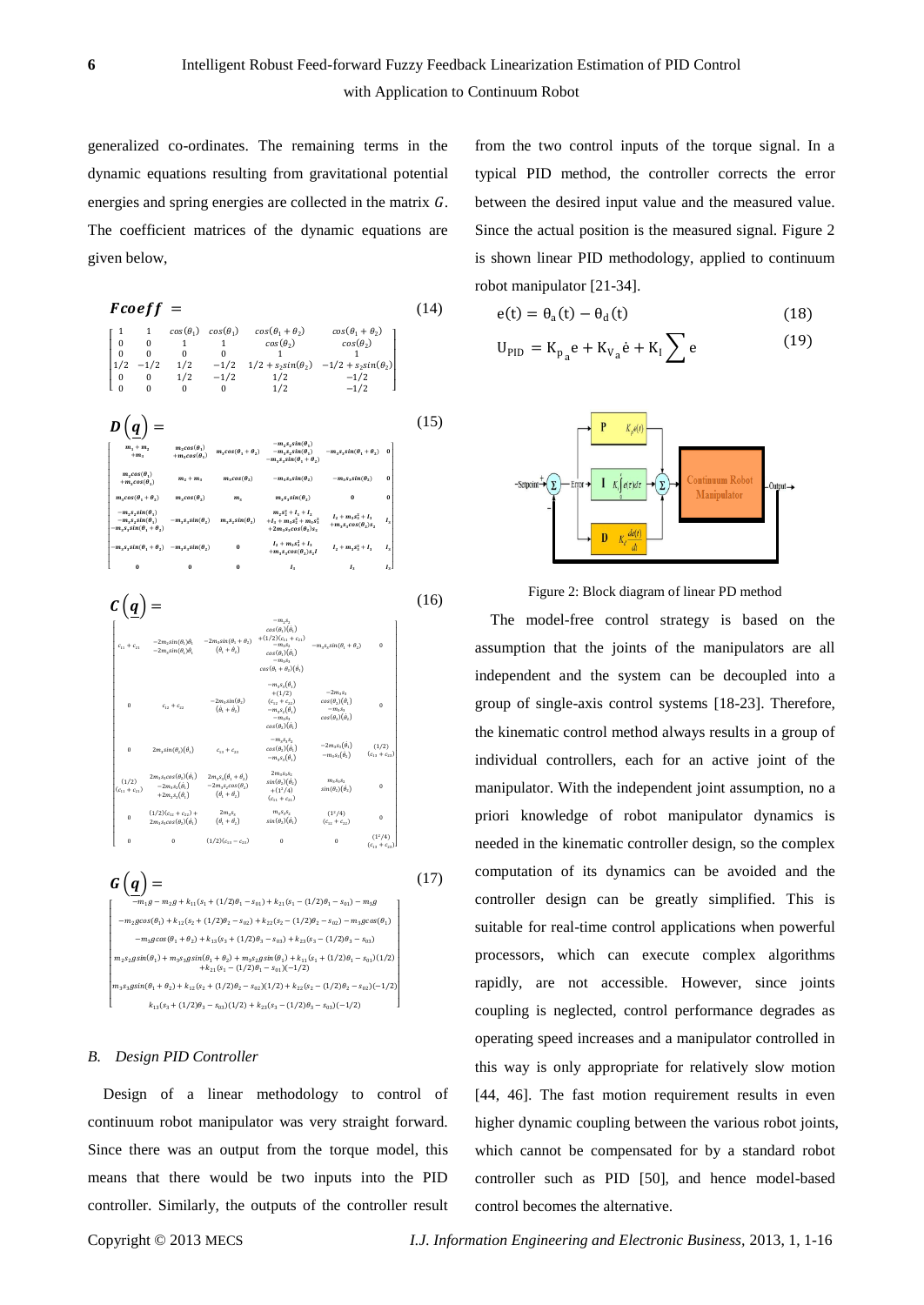### *C. Computed Torque Compensator*

The central idea of computed torque compensator (CTC) is feedback linearization methodology. It has assumed that the desired motion trajectory for the continuum robot manipulator  $q_d(t)$ , as determined, by a path planner. Defines the tracking error as:

$$
e(t) = q_d(t) - q_a(t)
$$
 (20)

Where e(t) is error of the plant,  $q_d(t)$  is desired input variable, that in our system is desired displacement,  $q_a(t)$  is actual displacement. If an alternative linear statespace equation in the form  $\dot{x} = Ax + BU$  can be defined as

$$
\dot{\mathbf{x}} = \begin{bmatrix} 0 & 1 \\ 0 & 0 \end{bmatrix} \mathbf{x} + \begin{bmatrix} 0 \\ 1 \end{bmatrix} \mathbf{U} \tag{21}
$$

With  $U = -D^{-1}(q) \cdot N(q, \dot{q}) + D^{-1}(q) \cdot \tau$  and this is known as the Brunousky canonical form. By equation (18) and (19) the Brunousky canonical form can be written in terms of the state  $\mathbf{x} = [\mathbf{e}^T \ \dot{\mathbf{e}}^T]^T$  as [35-44]:

$$
\frac{d}{dt} \begin{bmatrix} e \\ e \end{bmatrix} = \begin{bmatrix} 0 & 1 \\ 0 & 0 \end{bmatrix} \cdot \begin{bmatrix} e \\ e \end{bmatrix} + \begin{bmatrix} 0 \\ 1 \end{bmatrix} U \tag{22}
$$
\nWith

$$
U = \ddot{q}_d + D^{-1}(q). \{N(q, \dot{q}) - \tau\}
$$
 (23)

Then compute the required arm torques using inverse of equation (23), is;

$$
\tau = D(q)(\ddot{q_d} - U) + N(\dot{q}, q) \tag{24}
$$

This is a nonlinear feedback control law that guarantees tracking of desired trajectory. Selecting proportional-plus-derivative (PD) feedback for U(t) results in the PD-computed torque compensator [45-53];

$$
\tau = D(q)(\ddot{q}_d + K_v \dot{e} + K_p e) + N(q, \dot{q})
$$
 (25)

and the resulting linear error dynamics are

$$
(\ddot{q}_d + K_v \dot{e} + K_p e) = 0 \tag{26}
$$

According to the linear system theory, convergence of the tracking error to zero is guaranteed [6]. Where  $K_p$  and  $K_v$  are the controller gains. The result schemes is shown in Figure 3, in which two feedback loops, namely, inner loop and outer loop, which an inner loop is a compensate loop and an outer loop is a tracking error loop.



Figure 3: Block diagram of PD-computed torque compensator (PD-CTC)

#### *D. Fuzzy Inference Engine:*

This section provides a review about foundation of fuzzy logic based on  $[32, 53]$ . Supposed that  $U$  is the universe of discourse and  $x$  is the element of  $U$ , therefore, a crisp set can be defined as a set which consists of different elements  $(x)$  will all or no membership in a set. A fuzzy set is a set that each element has a membership grade, therefore it can be written by the following definition;

$$
A = \{x, \mu_A(x) \mid x \in X\}; A \in U \tag{27}
$$

Where an element of universe of discourse is  $x$ ,  $\mu_A$  is the membership function (MF) of fuzzy set. The membership function  $(\mu_A(x))$  of fuzzy set A must have a value between zero and one. If the membership function  $\mu_A(x)$  value equal to zero or one, this set change to a crisp set but if it has a value between zero and one, it is a fuzzy set. Defining membership function for fuzzy sets has divided into two main groups; namely; numerical and functional method, which in numerical method each number has different degrees of membership function and functional method used standard functions in fuzzy sets. The membership function which is often used in practical applications includes triangular form, trapezoidal form, bell-shaped form, and Gaussian form.

Linguistic variable can open a wide area to use of fuzzy logic theory in many applications (e.g., control and system identification). In a natural artificial language all numbers replaced by words or sentences.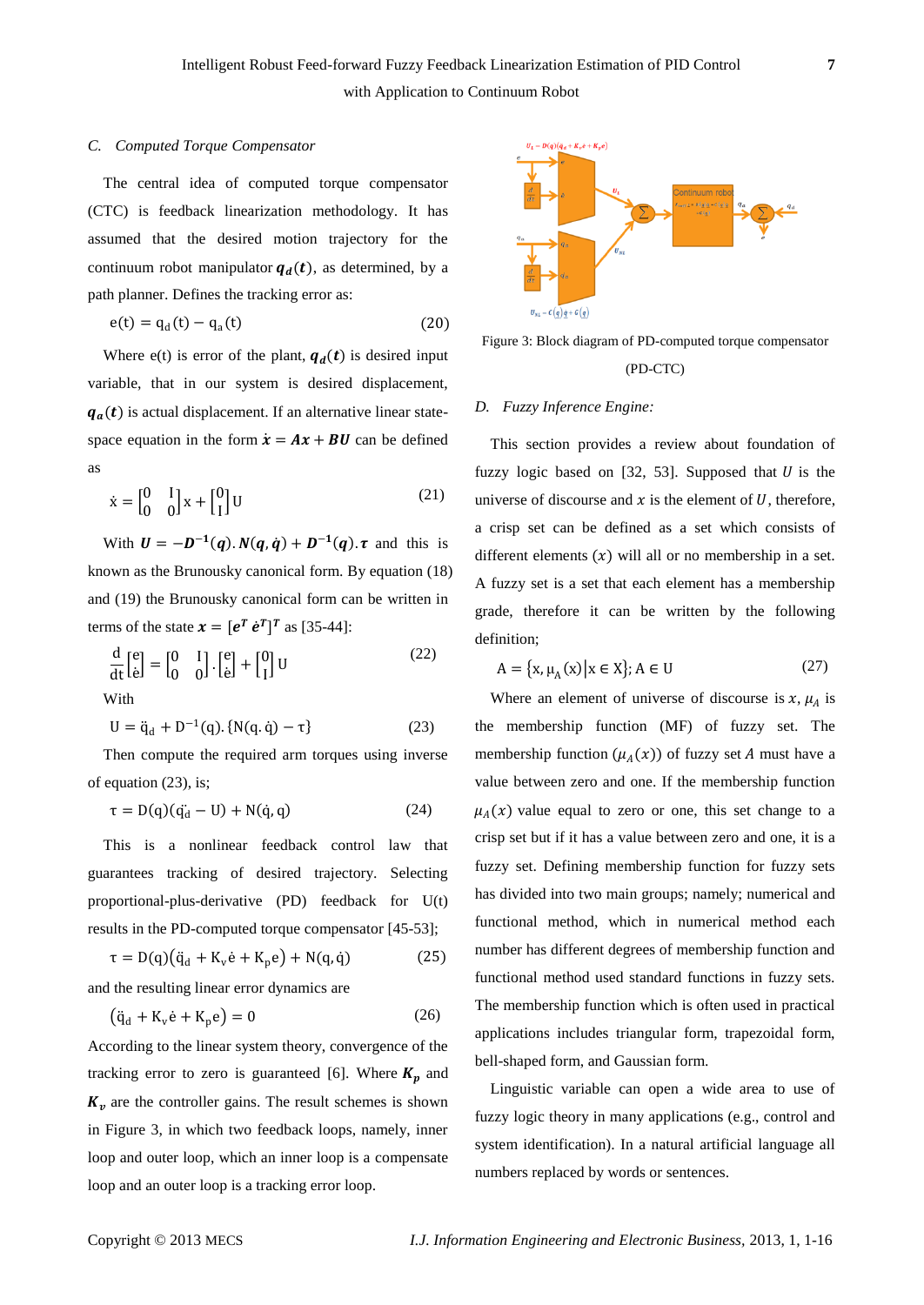$If - then Rule statements are used to formulate the$ condition statements in fuzzy logic. A single fuzzy  $If - then$  rule can be written by

If 
$$
x
$$
 is A Then  $y$  is B \t\t(28)

where  $A$  and  $B$  are the Linguistic values that can be defined by fuzzy set, the  $If - part$  of the part of "x is A" is called the antecedent part and the  $then - part$ of the part of " $y$  is  $B$ " is called the Consequent or Conclusion part. The antecedent of a fuzzy if-then rule can have multiple parts, which the following rules shows the multiple antecedent rules:

if  $e$  is NB and  $\dot{e}$  is ML then T is LL (29)

Where e is error,  $\dot{e}$  is change of error, NB is Negative Big, ML is Medium Left, T is torque and LL is Large Left. If  $-$  then rules have three parts, namely, fuzzify inputs, apply fuzzy operator and apply implication method which in fuzzify inputs the fuzzy statements in the antecedent replaced by the degree of membership, apply fuzzy operator used when the antecedent has multiple parts and replaced by single number between 0 to 1, this part is a degree of support for the fuzzy rule, and apply implication method used in consequent of fuzzy rule to replaced by the degree of membership. The fuzzy inference engine offers a mechanism for transferring the rule base in fuzzy set which it is divided into two most important methods, namely, Mamdani method and Sugeno method. Mamdani method is one of the common fuzzy inference systems and he designed one of the first fuzzy controllers to control of system engine. Mamdani's fuzzy inference system is divided into four major steps: fuzzification, rule evaluation, aggregation of the rule outputs and defuzzification. Michio Sugeno use a singleton as a membership function of the rule consequent part. The following definition shows the Mamdani and Sugeno fuzzy rule base

Mamdani F. 
$$
R^1
$$
: if  $x$  is A and  $y$  is B then  $z$  is C

\nSugeno F.  $R^1$ : if  $x$  is A and  $y$  is B then  $f(x, y)$  is C

When  $x$  and  $y$  have crisp values fuzzification calculates the membership degrees for antecedent part. Rule evaluation focuses on fuzzy operation  $(AND/OR)$ in the antecedent of the fuzzy rules. The aggregation is used to calculate the output fuzzy set and several methodologies can be used in fuzzy logic controller aggregation, namely, Max-Min aggregation, Sum-Min aggregation, Max-bounded product, Max-drastic product, Max-bounded sum, Max-algebraic sum and Min-max. Two most common methods that used in fuzzy logic controllers are Max-min aggregation and Sum-min aggregation. Max-min aggregation defined as below

$$
\mu_{U}(x_{k}, y_{k}, U) = \mu_{U_{i=1}^{r} F R^{i}}(x_{k}, y_{k}, U)
$$
\n
$$
= \max \{ \min_{i=1}^{r} \left[ \mu_{R_{pq}}(x_{k}, y_{k}), \mu_{p_{m}}(U) \right] \}
$$
\n(31)

The Sum-min aggregation defined as below

$$
\mu_{U}(x_{k}, y_{k}, U) = \mu_{U_{i=1}^{r} F R^{i}}(x_{k}, y_{k}, U)
$$
\n
$$
= \sum \min_{i=1}^{r} \left[ \mu_{R_{pq}}(x_{k}, y_{k}), \mu_{p_{m}}(U) \right]
$$
\n(32)

where r is the number of fuzzy rules activated by  $x_k$  and  $y_k$  and also  $\mu_{U_{i=1}^rFR^i}(x_k, y_k, U)$  is a fuzzy interpretation of  $i - th$  rule. Defuzzification is the last step in the fuzzy inference system which it is used to transform fuzzy set to crisp set. Consequently defuzzification's input is the aggregate output and the defuzzification's output is a crisp number. Centre of gravity method  $(COG)$  and Centre of area method  $(COA)$  are two most common defuzzification methods, which  $COG$  method used the following equation to calculate the defuzzification

$$
COG(x_{k}, y_{k}) = \frac{\sum_{i} U_{i} \sum_{j=1}^{r} \mu_{u}(x_{k}, y_{k}, U_{i})}{\sum_{i} \sum_{j=1}^{r} \mu_{u}(x_{k}, y_{k}, U_{i})}
$$
(33)

and COA method used the following equation to calculate the defuzzification

$$
COA(xk, yk) = \frac{\sum_{i} U_i \cdot \mu_u(x_k, y_k, U_i)}{\sum_{i} \mu_u \cdot (x_k, y_k, U_i)}
$$
(34)

Where  $COG(x_k, y_k)$  and  $COA(x_k, y_k)$  illustrates the crisp value of defuzzification output,  $U_i \in U$  is discrete element of an output of the fuzzy set,  $\mu_U$ .  $(x_k, y_k, U_i)$  is the fuzzy set membership function, and  $r$  is the number of fuzzy rules.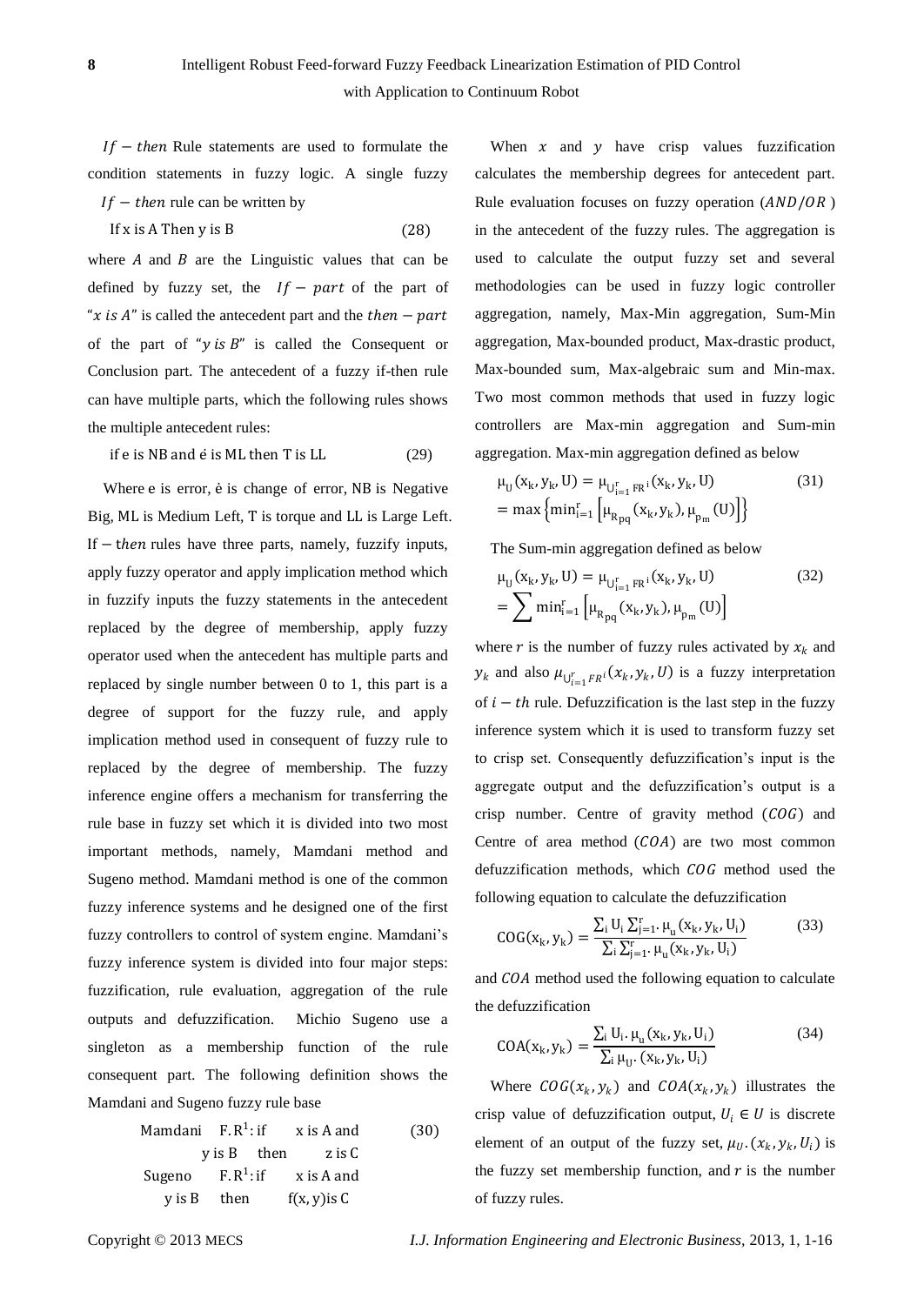Based on foundation of fuzzy logic methodology; fuzzy logic controller has played important rule to design nonlinear controller for nonlinear and uncertain systems [53]. However the application area for fuzzy control is really wide, the basic form for all command types of controllers consists of;

- Input fuzzification (binary-to-fuzzy[B/F]conversion)
- Fuzzy rule base (knowledge base)
- Inference engine
- Output defuzzification (fuzzy-tobinary[F/B]conversion). Figure 4 shows the block diagram of fuzzy inference engine.



Figure 4: Block diagram of fuzzy inference engine

#### III. METHODOLOGY

Based on the dynamic formulation of continuum robot manipulator, (3), and the industrial PID law (5) in this paper we discuss about regulation problem, the desired position is constant, i.e.,  $\dot{q}_d = 0$ . In most continuum robot manipulator control, desired joint positions are generated by the trajectory planning. The objective of continuum robot control is to design the input torque in (1) such that the tracking error

$$
e = q_d - q_a \tag{34}
$$

When the dynamic parameters of robot formulation known, the PID control formulation (25) should include a compensator as

$$
\tau = -k_p e - k_d e - K_i \sum e + (G + F)
$$
 (35)

Where G is gravity and F is appositive definite diagonal matrix friction term (coulomb friction). If we use a Lyapunov function candidate as

$$
V_{pid} = \frac{1}{2} \dot{q}^{T} M \dot{q} + \frac{1}{2} e^{T} k_{p} e
$$
 (36)

$$
\dot{V}_{pid} = -\dot{q}^T k_d \dot{q} \le 0 \tag{37}
$$

It is easy to known  $\dot{q} = 0$  and  $e = 0$  are only initial conditions in  $\Omega = \{ [\dot{q}, e] : \dot{V} = 0 \}$ , for which  $[\dot{q}, e] \in \Omega$ for al  $1t \leq 0$ . By the LaSalle's invariance principle,  $e \rightarrow 0$  and  $\dot{e} \rightarrow 0$ . For PID controller application the system performances are sensitive to the controller coefficients ( $K_p$ ,  $K_v$  and  $K_i$ ). Therefore to have a good response, compute the best value controller coefficients are very important. Gradient descent algorithm is based on improving the input parameters by moving iteratively in the direction of the estimated gradient of the response of interest. One of the major concerns with this type of algorithm is the estimation of the gradient and its statistical properties. Naturally, the heart of gradient based algorithms is the technique used to estimate the gradient. Here we present the most common methods used in the simulation optimization literature. Gradient descent is based on the observation that if the multivariable function  $F(x)$  is [defined](http://en.wikipedia.org/wiki/Defined_and_undefined) and [differentiable](http://en.wikipedia.org/wiki/Differentiable_function) in a neighborhood of a point  $\alpha$ , then  $F(x)$  decreases *fastest* if one goes from  $\alpha$  in the direction of the negative gradient of **F** at ,  $\mathbf{a} - \nabla \mathbf{F}(\mathbf{a})$ . It follows that, if

$$
b = a - \gamma \nabla F(a) \tag{38}
$$

for  $\gamma \to 0$  a small enough number, then  $F(a) < F(b)$ . With this observation in mind, one starts with a guess  $x_0$  for a local minimum of F, and considers the sequence  $x_0, x_1, x_2, \dots$  such that

$$
X_{n+1} = X_n - \gamma_n \nabla F(X_n), \qquad n \ge 0
$$
 (39)  
We have

$$
F(X_0) \ge F(X_1) \ge F(X_2), \ge \cdots
$$
 (40)

So hopefully the sequence  $(X_n)$  converges to the desired local minimum. Note that the value of the step *size*  $\gamma$  is allowed to change at every iteration. With certain assumptions on the function  $F$  (for example,  $F$  [convex](http://en.wikipedia.org/wiki/Convex_function) and  $\nabla F$  Lipschitz) and particular choices of  $\gamma$ (e.g., chosen via a [line search](http://en.wikipedia.org/wiki/Line_search) that satisfies the [Wolfe conditions\)](http://en.wikipedia.org/wiki/Wolfe_conditions), convergence to a local minimum can be guaranteed.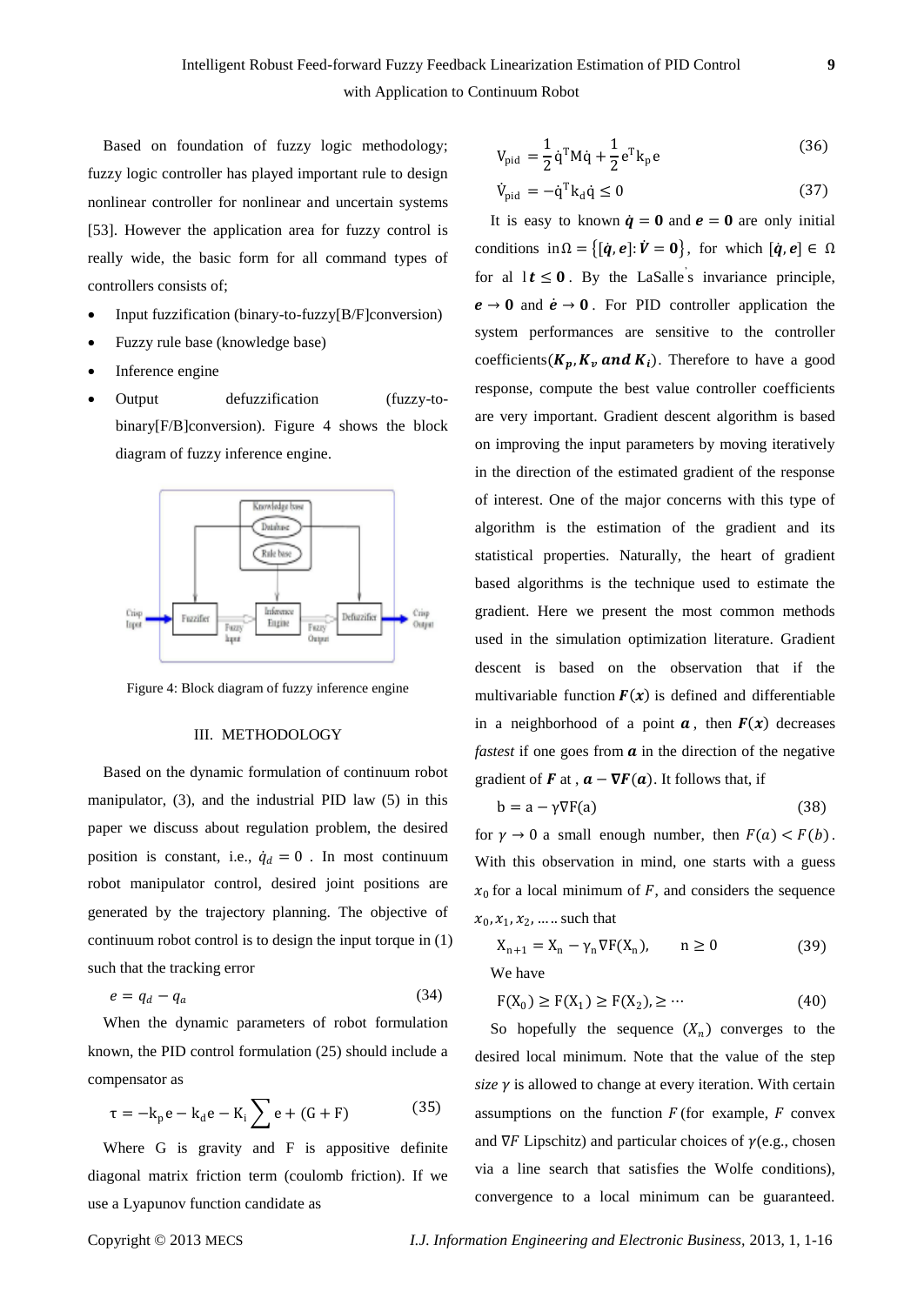with Application to Continuum Robot

When the function  $F$  is [convex,](http://en.wikipedia.org/wiki/Convex_function) all local minima are also global minima, so in this case gradient descent can converge to the global solution. Figure 5 shows the block diagram of gradient descent PID controller.



Figure 5: Block diagram of PID gradient descent optimization

When G and F in (25) are unknown, a fuzzy logic can be used to approximate them as

$$
f(x) = \sum_{l=1}^{M} \theta^l \mathcal{E}^l(x) = \theta^T \mathcal{E}(x)
$$
 (41)

Where

$$
\theta = (\theta^1, ..., \theta^M)^T, \mathcal{E}(x) =
$$

$$
(\mathcal{E}^1(x), ..., \mathcal{E}^M(x))^T, and \mathcal{E}^l(x) =
$$

 $:\prod_{i=1}^n \frac{\mu_{A_i^l}(x_i)}{n}$  $\sum_{i=1}^n \frac{A_i}{i} \sum_{l=1}^M (\prod_{i=1}^n \mu_{A_i^l}(x_i)).$   $\theta^1$ , ...,  $\theta^M$  are adjustable parameters in (41).  $\mu_{A_1^1}(x_1), \dots, \mu_{A_n^m}(x_n)$  are given membership functions whose parameters will not change over time.

The second type of fuzzy systems is given by

$$
f(x)=\frac{\sum_{l=1}^{M}\theta^{l}\left[\prod_{i=1}^{n} \exp\left(-\left(\frac{x_{i}-\alpha_{i}^{l}}{\delta_{i}^{l}}\right)^{2}\right)\right]}{\sum_{l=1}^{M}\left[\prod_{i=1}^{n} \exp\left(-\left(\frac{x_{i}-\alpha_{i}^{l}}{\delta_{i}^{l}}\right)^{2}\right)\right]}\qquad(42)
$$

Where  $\theta^l$ ,  $\alpha_i^l$  and  $\delta_i^l$  are all adjustable parameters. As mentioned in above, the design of error-based fuzzy based on Mamdani's fuzzy inference method has four steps , namely, fuzzification, fuzzy rule base and rule evaluation, aggregation of the rule output (fuzzy inference system) and defuzzification.

**Fuzzification:** the first step in fuzzification is determine inputs and outputs which, it has one input  $(U_{CTC})$  and one output  $(U_{fuzzy})$ . The second step is chosen an appropriate membership function for input and output which, to simplicity in implementation because it is a linear function with regard to acceptable performance triangular membership function is selected in this research. The third step is chosen the correct labels for each fuzzy set which, in this research namely as linguistic variable. Based on experience knowledge the linguistic variables for  $U_{CTC}$  are; Negative Big (NB), Negative Medium (NM), Negative Small (NS), Zero (Z), Positive Small (PS), Positive Medium (PM), Positive Big (PB), and based on literature [40] and experience knowledge it is quantized into thirteen levels represented by: -1, -0.83, -0.66, -0.5, -0.33, -0.16, 0, 0.16, 0.33, 0.5, 0.66, 0.83, 1 and the linguistic variables to find the output are; Large Left (LL), Medium Left (ML), Small Left (SL), Zero (Z), Small Right (SR), Medium Right (MR), Large Right (LR) and it is quantized in to thirteen levels represented by: -85, -70.8, -56.7, -42.5, -28.3, -14.2, 0, 14.2, 28.3, 42.5, 56.7, 70.8, 85.

**Fuzzy rule base and rule evaluation**: the first step in rule base and evaluation is to provide a least structured method to derive the fuzzy rule base which, expert experience and control engineering knowledge is used because this method is the least structure of the other one and the researcher derivation the fuzzy rule base from the knowledge of system operate and/or the classical controller. Design the rule base of fuzzy inference system can play important role to design the best performance of fuzzy sliding mode controller, that to calculate the fuzzy rule base the researcher is used to heuristic method which, it is based on the behavior of the control of robot manipulator suppose that two fuzzy rules in this controller are;

 $F.R^1$ : *IF*  $U_{CTC}$  *is NB, THEN U is LL.* F.R<sup>2</sup> : *IF is PS THEN is SR*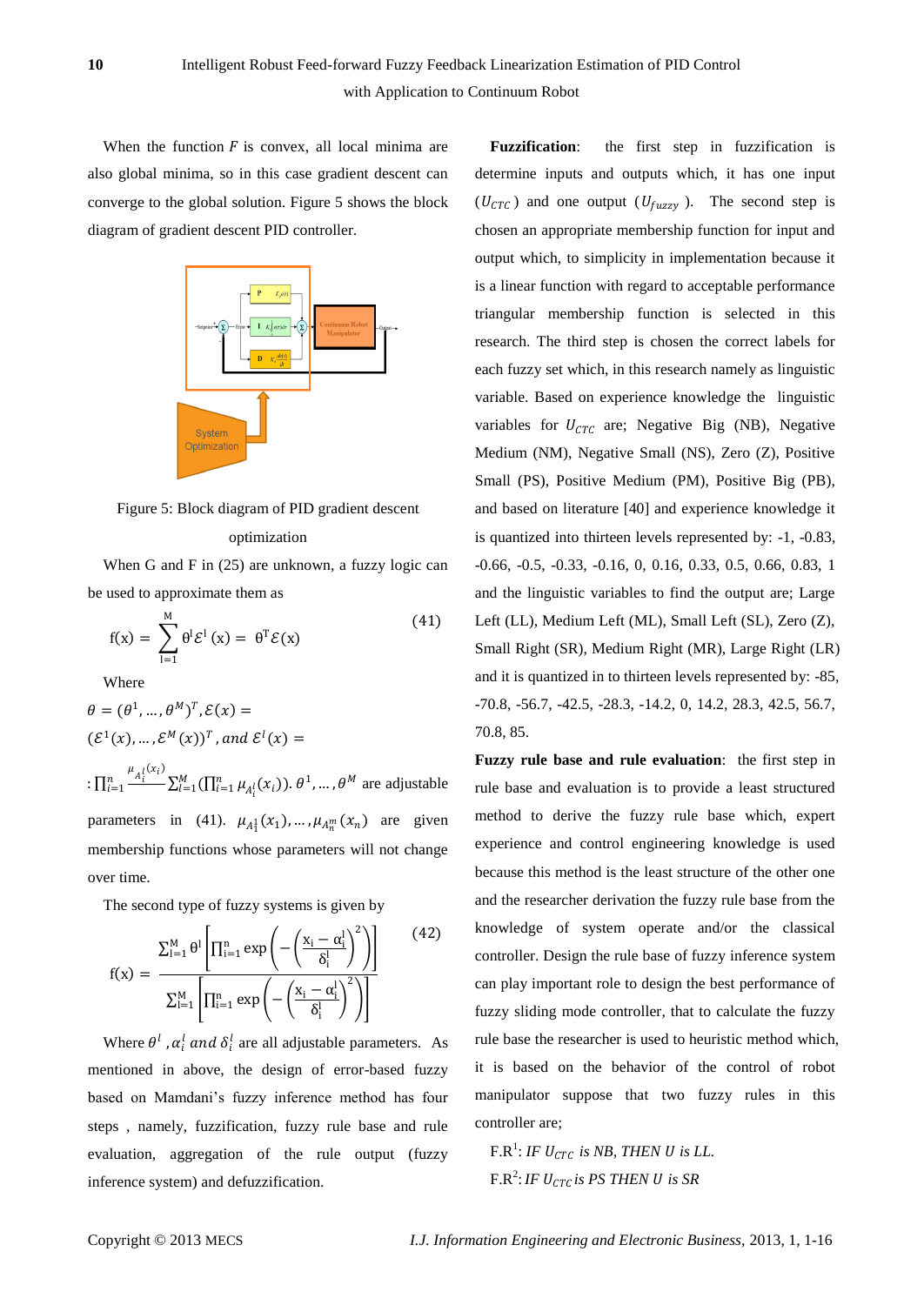Rule evaluation focuses on operation in the antecedent of the fuzzy rules in fuzzy inference compensator controller. Aggregation of the rule output (Fuzzy inference): based on (31), Max-Min aggregation is used in this work.

**Defuzzification:** The last step to design fuzzy inference in our fuzzy sliding mode controller is defuzzification. This part is used to transform fuzzy set to crisp set, therefore the input for defuzzification is the aggregate output and the output of it is a crisp number. Based on 33 Center of gravity method  $(COG)$  is used in this research. Figure 6 shows the fuzzy estimator for PID controller.



Figure 6: Block diagram of fuzzy compensator

We used the first type of fuzzy systems (42) to estimate the nonlinear system (26) the fuzzy formulation can be write as below;

$$
f(x|\theta) = \theta^{T} \varepsilon(x)
$$
  
= 
$$
\frac{\sum_{i=1}^{n} \theta^{i} \left[\mu_{A^{i}}(x)\right]}{\sum_{i=1}^{n} \left[\mu_{A^{i}}(x)\right]}
$$
 (43)

Where  $\theta^1$ , ...,  $\theta^n$  are adjusted by an adaptation law.

This method has two main controller's coefficients,  $K_n$  and  $K_V$ . To tune and optimize these parameters mathematical formulation is used

$$
U = [(U_{NL} + U_{lin}) \times U_{FUZZY}] + U_{PID}
$$
 (44)

$$
U = [(U_{NL} + U_{lin}) \times U_{FUZZY}] + U_{PID} =
$$
\n
$$
[D(C + G)] + D(q) (\ddot{q}_d + K_v \dot{e} + K_p e) \times
$$
\n
$$
\Sigma_{i=1}^{M} \theta^{i} \left[ \Pi_{i=1}^{n} \exp \left( -\left( \frac{x_i - \alpha_i^1}{\delta_i^1} \right)^2 \right) \right] + (K_{p_a} e +
$$
\n
$$
\Sigma_{i=1}^{M} \left[ \Pi_{i=1}^{n} \exp \left( -\left( \frac{x_i - \alpha_i^1}{\delta_i^1} \right)^2 \right) \right]
$$
\n
$$
K_{V_a} \dot{e} + K_I \Sigma e)
$$
\n(45)

The most important different between *PID* and PID+CTC×fuzzy inference system is in the uncertainty systems. In *PID* controller the uncertainty is  $d = G + F + f$ . The feedback linearization gain must be bigger than its upper bound. It is not an easy job because this term includes tracking errors  $e_1$  and  $\dot{q}_1$ . While in *PID*+*CTC*× *fuzzy inference system*, the uncertainty η is the fuzzy approximation error for  $G + F + f$ . Figure 7 shows the new methodology applied to continuum robot.



Figure 7: PID with computed torque fuzzy compensator

## IV. RESULTS AND DISCUSSION

Linear PID controller (PID), PID plus fuzzy controller and proposed computed torque fuzzy compensate PID controller were tested to ramp response trajectory. The simulation was implemented in MATLAB/SIMULINK environment. Position trajectory, disturbance rejection and error tracking are compared in these controllers.

**Position trajectory:** Figure 8 shows the links trajectory in PID controller,  $PID + fuzzy$  control and proposed computed torque fuzzy compensate PID controller without disturbance for ramp trajectory in general and zoom scaling.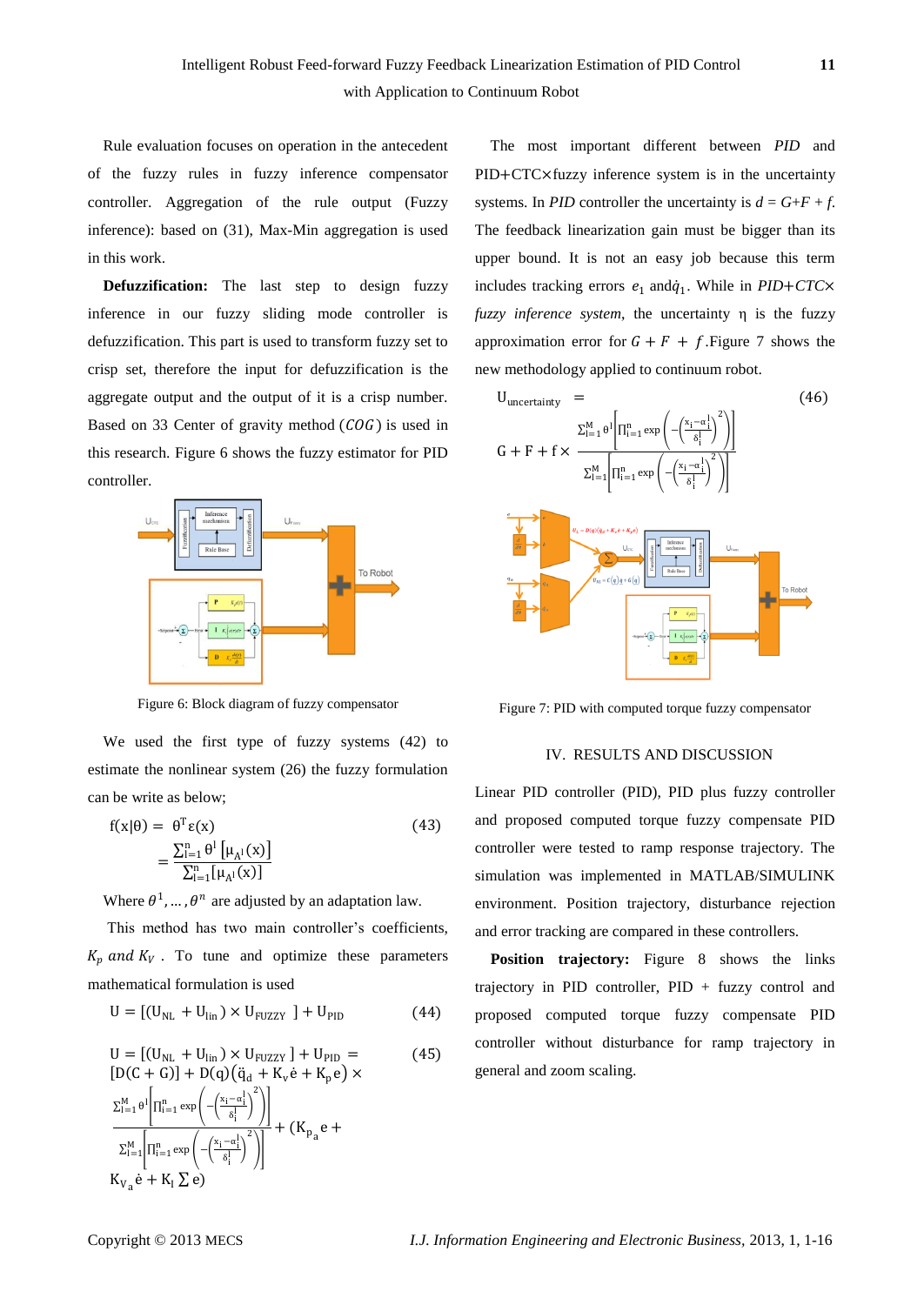



Figure 8: PID controller, PID+Fuzzy controller and proposed method

By comparing sinus response, Figure 8, in PID controller, PID plus fuzzy control and proposed computed torque fuzzy compensate PID controller, we can seen the the proposed controller's overshoot **(0%)** is lower than PID's **(6.8%)** and fuzzy plus PID's **(3.9%)**.

**Disturbance rejection:** Figure 9 is indicated the power disturbance removal in PID controller, PID plus fuzzy control and proposed computed torque fuzzy compensate PID controller. Besides a band limited white noise with predefined of 30% the power of input signal is applied to the ramp PID controller, PID plus fuzzy controller and proposed computed torque fuzzy compensate PID controller; it found slight oscillations in PID position responses and PID plus fuzzy controller.



Figure 9: PID, PID plus fuzzy control and Proposed method: Continuum robot arm with external disturbance

Among above graph, relating to ramp trajectory following with external disturbance, PID controller and PID plus fuzzy control has slightly fluctuations. By comparing overshoot; proposed controller's overshoot **(2.3%)** is lower than PID's **(16%)** and PID plus fuzzy's **(8%).** 

#### V. CONCLUSION

Refer to the research, proposed computed torques fuzzy compensates PID controller is designed and applied to continuum robot manipulator to design a controller based on the best quality. Based on this method, PID controller is the main controller and in the first part fuzzy controller is used to estimate the external disturbance. Regarding to the positive points in linear PID controller, serial computed torque compensator and fuzzy inference system it is found that this system can improve the stability and the trajectory performance. The main target in this work is design and implements the highly nonlinear model uncertainty by fuzzy feed-forward inference engine, in the case of continuum robot arm. In finally serial feed-forward fuzzy computed torque compensator is used to compensate and adjusted the linear PID controller. In this case the performance is improved by using the advantages of computed torque method and artificial intelligence compensate while the disadvantages removed by added each method to previous method.

#### ACKNOWLEDGMENT

The authors would like to thank the anonymous reviewers for their careful reading of this paper and for their helpful comments. This work was supported by the SSP Research and Development Corporation Program of Iran under grant no. 20132014-Persian Gulf-1A.

#### REFERENCES

- [1] T. R. Kurfess, Robotics and automation handbook: CRC, 2005.
- [2] J. J. E. Slotine and W. Li, Applied nonlinear control vol. 461: Prentice hall Englewood Cliffs, NJ, 1991.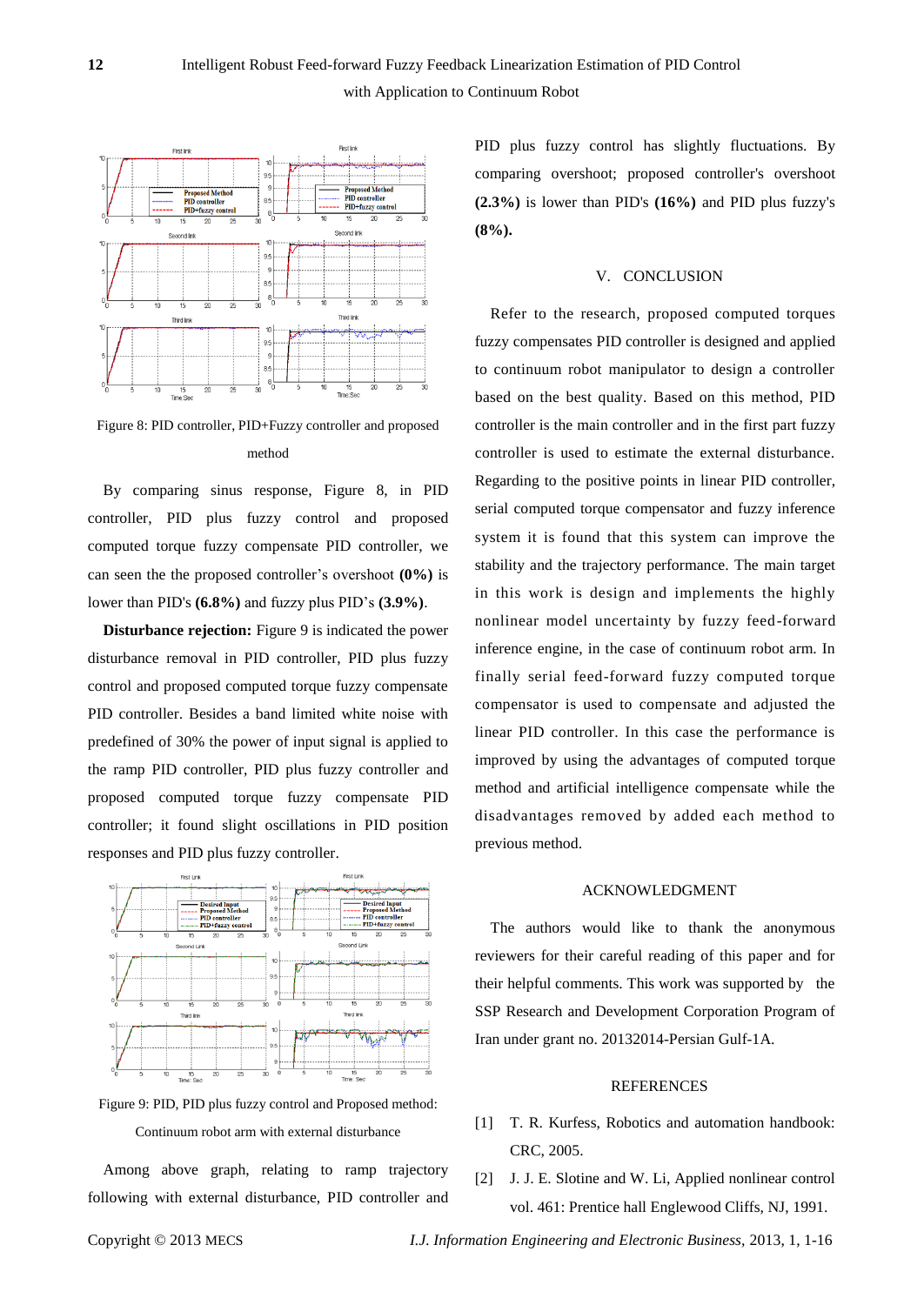- [3] K. Ogata, Modern control engineering: Prentice Hall, 2009.
- [4] J. J. D'Azzo, C. H. Houpis and S. N. Sheldon, Linear control system analysis and design with MATLAB: CRC, 2003.
- [5] B. Siciliano and O. Khatib, Springer handbook of robotics: Springer-Verlag New York Inc, 2008.
- [6] F. T. Cheng, T. L. Hour, Y. Y. Sun and T. H. Chen, "Study and resolution of singularities for a 6-DOF PUMA manipulator," Systems, Man, and Cybernetics, Part B: Cybernetics, IEEE Transactions on, No. 2, vol. 27, pp. 332-343, 2002.
- [7] M. W. Spong and M. Vidyasagar, Robot dynamics and control: Wiley-India, 2009.
- [8] A. Vivas and V. Mosquera, "Predictive functional control of a PUMA robot," Conference Proceedings, 2005.
- [9] D. Nguyen-Tuong, M. Seeger and J. Peters, "Computed torque control with nonparametric regression models," IEEE conference proceeding, 2008, pp. 212-217.
- [10] Farzin Piltan , N. Sulaiman, Zahra Tajpaykar, Payman Ferdosali, Mehdi Rashidi, "Design Artificial Nonlinear Robust Controller Based on CTLC and FSMC with Tunable Gain," International Journal of Robotic and Automation, 2 (3): 205-220, 2011.
- [11] Farzin Piltan, A. R. Salehi and Nasri B Sulaiman.," Design artificial robust control of second order system based on adaptive fuzzy gain scheduling," world applied science journal (WASJ), 13 (5): 1085-1092, 2011.
- [12] Farzin Piltan, N. Sulaiman, Atefeh Gavahian, Samira Soltani, Samaneh Roosta, "Design Mathematical Tunable Gain PID-Like Sliding Mode Fuzzy Controller with Minimum Rule Base," International Journal of Robotic and Automation, 2 (3): 146-156, 2011.
- [13] Farzin Piltan , M. Akbari, M. Piran, M. Bazrega ["Design Model Free Switching Gain Scheduling](http://www.mecs-press.org/ijitcs/ijitcs-v5-n1/v5n1-7.html)  [Baseline Controller with Application to Automotive](http://www.mecs-press.org/ijitcs/ijitcs-v5-n1/v5n1-7.html)  [Engine,](http://www.mecs-press.org/ijitcs/ijitcs-v5-n1/v5n1-7.html)" International Journal of Information Technology and Computer Science (IJITCS), 5 (1): 65-76, 2013.
- [14] Farzin Piltan , M. Piran, M. Bazregar, M. Akbari ["Design High Impact Fuzzy Baseline Variable](http://scholar.google.com/citations?view_op=view_citation&hl=en&user=qFs3XJoAAAAJ&pagesize=100&citation_for_view=qFs3XJoAAAAJ:isC4tDSrTZIC)  [Structure Methodology to Artificial Adjust Fuel](http://scholar.google.com/citations?view_op=view_citation&hl=en&user=qFs3XJoAAAAJ&pagesize=100&citation_for_view=qFs3XJoAAAAJ:isC4tDSrTZIC)  [Ratio](http://scholar.google.com/citations?view_op=view_citation&hl=en&user=qFs3XJoAAAAJ&pagesize=100&citation_for_view=qFs3XJoAAAAJ:isC4tDSrTZIC) ," International Journal of Intelligent Systems and Applications(IJISA), 5 (2): 59-70, 2013.
- [15] Farzin Piltan, N. Sulaiman , Arash Zargari, Mohammad Keshavarz, Ali Badri , "Design PID-Like Fuzzy Controller With Minimum Rule Base and Mathematical Proposed On-line Tunable Gain: Applied to Robot Manipulator," International Journal of Artificial intelligence and expert system, 2 (4):184-195, 2011.
- [16] Farzin Piltan, Nasri Sulaiman, M. H. Marhaban and R. Ramli, "Design On-Line Tunable Gain Artificial Nonlinear Controller," Journal of Advances In Computer Research, 2 (4): 75-83, 2011.
- [17] Farzin Piltan, N. Sulaiman, Payman Ferdosali, Iraj Assadi Talooki, "Design Model Free Fuzzy Sliding Mode Control: Applied to Internal Combustion Engine," International Journal of Engineering, 5 (4):302-312, 2011.
- [18] Farzin Piltan, N. Sulaiman, Samaneh Roosta, M.H. Marhaban, R. Ramli, "Design a New Sliding Mode Adaptive Hybrid Fuzzy Controller," Journal of Advanced Science & Engineering Research , 1 (1): 115-123, 2011.
- [19] Farzin Piltan, Atefe Gavahian, N. Sulaiman, M.H. Marhaban, R. Ramli, "Novel Sliding Mode Controller for robot manipulator using FPGA," Journal of Advanced Science & Engineering Research, 1 (1): 1-22, 2011.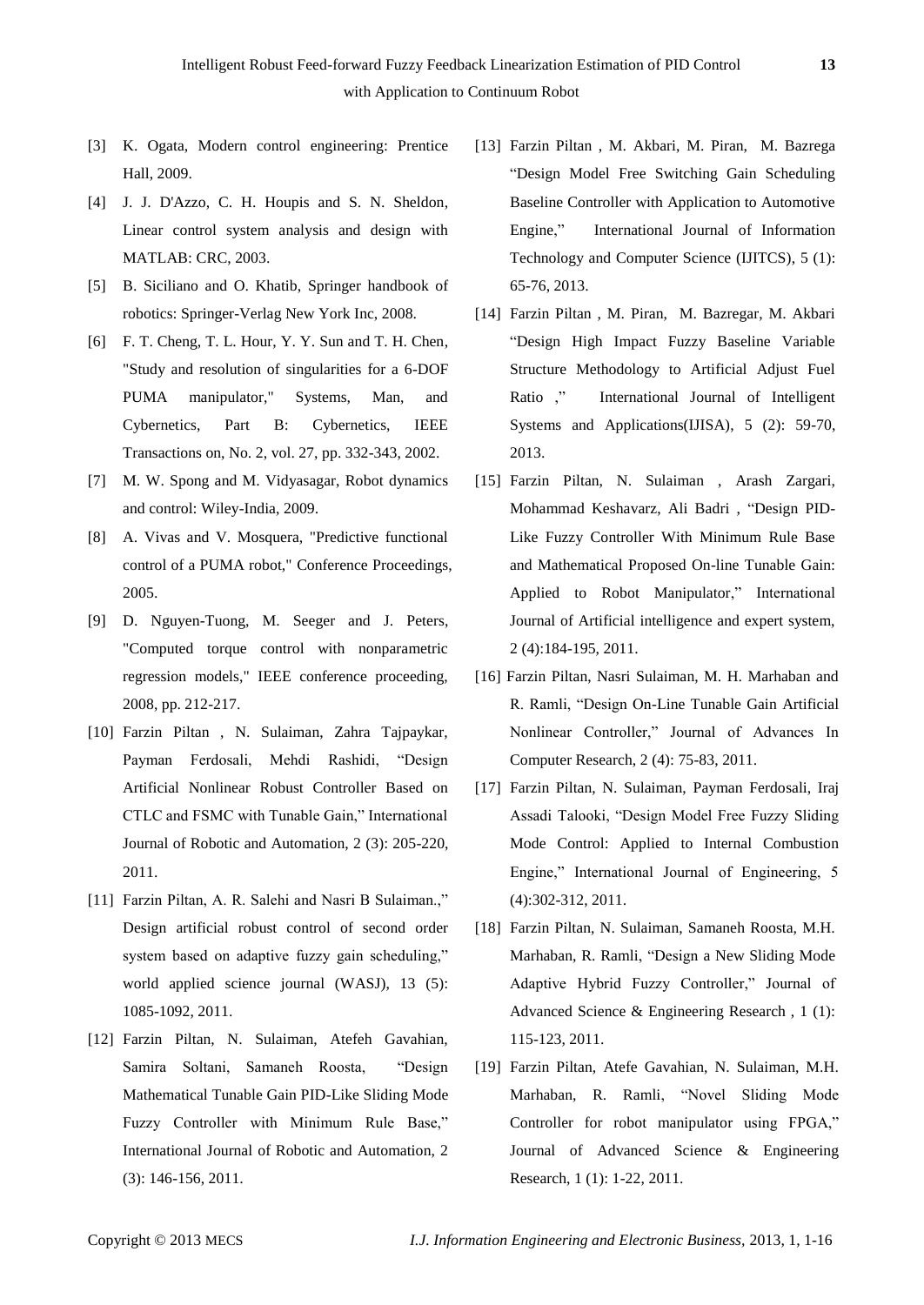- [20] Farzin Piltan, N. Sulaiman, A. Jalali & F. Danesh Narouei, "Design of Model Free Adaptive Fuzzy Computed Torque Controller: Applied to Nonlinear Second Order System," International Journal of Robotics and Automation, 2 (4):232-244, 2011.
- [21] Farzin Piltan, N. Sulaiman, Iraj Asadi Talooki, Payman Ferdosali, "Control of IC Engine: Design a Novel MIMO Fuzzy Backstepping Adaptive Based Fuzzy Estimator Variable Structure Control ," International Journal of Robotics and Automation, 2 (5):360-380, 2011.
- [22] Farzin Piltan, N. Sulaiman, Payman Ferdosali, Mehdi Rashidi, Zahra Tajpeikar, "Adaptive MIMO Fuzzy Compensate Fuzzy Sliding Mode Algorithm: Applied to Second Order Nonlinear System," International Journal of Engineering, 5 (5): 380-398, 2011.
- [23] Farzin Piltan, N. Sulaiman, Hajar Nasiri, Sadeq Allahdadi, Mohammad A. Bairami, "Novel Robot Manipulator Adaptive Artificial Control: Design a Novel SISO Adaptive Fuzzy Sliding Algorithm Inverse Dynamic Like Method," International Journal of Engineering, 5 (5): 399-418, 2011.
- [24] Samira Soltani & Farzin Piltan, "Design Artificial Nonlinear Controller Based on Computed Torque like Controller with Tunable Gain". World Applied Science Journal,14 (9): 1306-1312, 2011.
- [25] Farzin Piltan, N. Sulaiman, Sadeq Allahdadi, Mohammadali Dialame, Abbas Zare, "Position Control of Robot Manipulator: Design a Novel SISO Adaptive Sliding Mode Fuzzy PD Fuzzy Sliding Mode Control," International Journal of Artificial intelligence and Expert System, 2 (5):208-228, 2011.
- [26] Farzin Piltan, SH. Tayebi HAGHIGHI, N. Sulaiman, Iman Nazari, Sobhan Siamak, "Artificial Control of PUMA Robot Manipulator: A-Review of Fuzzy Inference Engine And Application to Classical Controller ," International Journal of Robotics and Automation, 2 (5):401-425, 2011.
- [27] Farzin Piltan, N. Sulaiman, Abbas Zare, Sadeq Allahdadi, Mohammadali Dialame, "Design Adaptive Fuzzy Inference Sliding Mode Algorithm: Applied to Robot Arm," International Journal of Robotics and Automation , 2 (5): 283-297, 2011.
- [28] Farzin Piltan, Amin Jalali, N. Sulaiman, Atefeh Gavahian, Sobhan Siamak, "Novel Artificial Control of Nonlinear Uncertain System: Design a Novel Modified PSO SISO Lyapunov Based Fuzzy Sliding Mode Algorithm ," International Journal of Robotics and Automation, 2 (5): 298-316, 2011.
- [29] Farzin Piltan, N. Sulaiman, Amin Jalali, Koorosh Aslansefat, "Evolutionary Design of Mathematical tunable FPGA Based MIMO Fuzzy Estimator Sliding Mode Based Lyapunov Algorithm: Applied to Robot Manipulator," International Journal of Robotics and Automation, 2 (5):317-343, 2011.
- [30] Farzin Piltan, N. Sulaiman, Samaneh Roosta, Atefeh Gavahian, Samira Soltani, "Evolutionary Design of Backstepping Artificial Sliding Mode Based Position Algorithm: Applied to Robot Manipulator," International Journal of Engineering, 5 (5):419-434, 2011.
- [31] Farzin Piltan, N. Sulaiman, S.Soltani, M. H. Marhaban & R. Ramli, "An Adaptive sliding surface slope adjustment in PD Sliding Mode Fuzzy Control for Robot Manipulator," International Journal of Control and Automation , 4 (3): 65-76, 2011.
- [32] Farzin Piltan, N. Sulaiman, Mehdi Rashidi, Zahra Tajpaikar, Payman Ferdosali, "Design and Implementation of Sliding Mode Algorithm: Applied to Robot Manipulator-A Review ," International Journal of Robotics and Automation, 2 (5):265-282, 2011.
- [33] Farzin Piltan, N. Sulaiman, Amin Jalali, Sobhan Siamak, and Iman Nazari, "Control of Robot Manipulator: Design a Novel Tuning MIMO Fuzzy Backstepping Adaptive Based Fuzzy Estimator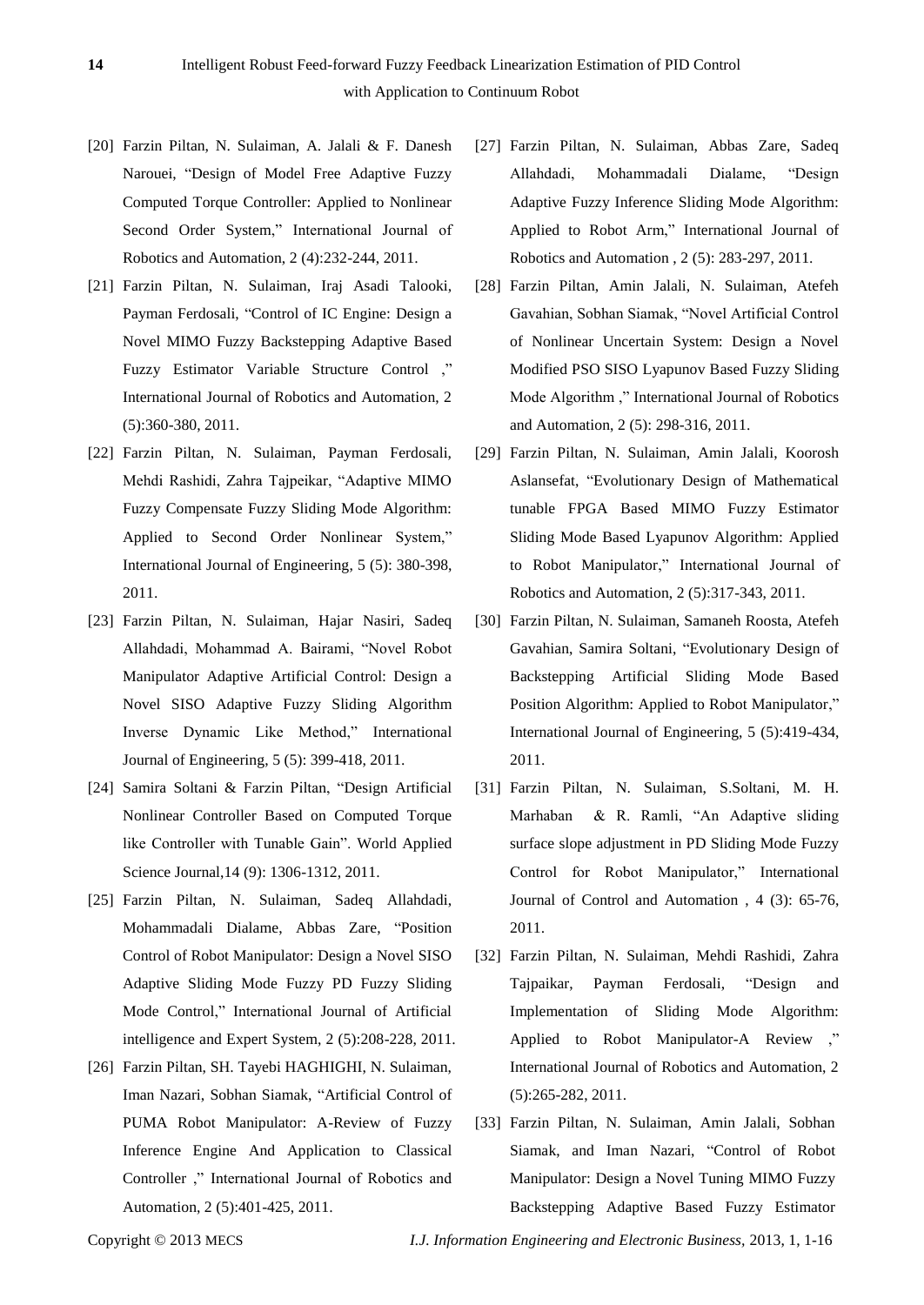Variable Structure Control ," International Journal of Control and Automation, 4 (4):91-110, 2011.

- [34] Farzin Piltan, N. Sulaiman, Atefeh Gavahian, Samaneh Roosta, Samira Soltani, **"**[On line Tuning](http://www.cscjournals.org/csc/manuscriptinfo.php?ManuscriptCode=67.68.76.59.39.47.49.104&JCode=IJRA&EJCode=66.67.75.58.105&Volume=2&Issue=5)  [Premise and Consequence FIS: Design Fuzzy](http://www.cscjournals.org/csc/manuscriptinfo.php?ManuscriptCode=67.68.76.59.39.47.49.104&JCode=IJRA&EJCode=66.67.75.58.105&Volume=2&Issue=5)  [Adaptive Fuzzy Sliding Mode Controller Based on](http://www.cscjournals.org/csc/manuscriptinfo.php?ManuscriptCode=67.68.76.59.39.47.49.104&JCode=IJRA&EJCode=66.67.75.58.105&Volume=2&Issue=5)  [Lyaponuv Theory](http://www.cscjournals.org/csc/manuscriptinfo.php?ManuscriptCode=67.68.76.59.39.47.49.104&JCode=IJRA&EJCode=66.67.75.58.105&Volume=2&Issue=5)**,"** International Journal of Robotics and Automation, 2 (5):381-400, 2011.
- [35] Farzin Piltan, N. Sulaiman, Samaneh Roosta, Atefeh Gavahian, Samira Soltani, **"**[Artificial Chattering](http://www.cscjournals.org/csc/manuscriptinfo.php?ManuscriptCode=68.69.64.40.46.44.44.103&JCode=IJE&EJCode=70.71.66.101&Volume=5&Issue=5)  [Free on-line Fuzzy Sliding Mode Algorithm for](http://www.cscjournals.org/csc/manuscriptinfo.php?ManuscriptCode=68.69.64.40.46.44.44.103&JCode=IJE&EJCode=70.71.66.101&Volume=5&Issue=5)  [Uncertain System: Applied in Robot Manipulator](http://www.cscjournals.org/csc/manuscriptinfo.php?ManuscriptCode=68.69.64.40.46.44.44.103&JCode=IJE&EJCode=70.71.66.101&Volume=5&Issue=5)**,"**  International Journal of Engineering, 5 (5):360-379, 2011.
- [36] Farzin Piltan, N. Sulaiman and I.AsadiTalooki, "Evolutionary Design on-line Sliding Fuzzy Gain Scheduling Sliding Mode Algorithm: Applied to Internal Combustion Engine," International Journal of Engineering Science and Technology, 3 (10):7301-7308, 2011.
- [37] Farzin Piltan, Nasri B Sulaiman, Iraj Asadi Talooki and Payman Ferdosali.," Designing On-Line Tunable Gain Fuzzy Sliding Mode Controller Using Sliding Mode Fuzzy Algorithm: Applied to Internal Combustion Engine," world applied science journal (WASJ), 15 (3): 422-428, 2011.
- [38] Farzin Piltan and Shahnaz Tayebi Haghighi, "Design Gradient Descent Optimal Sliding Mode Control of Continuum Robot, IAES-International Journal of Robotics and Automation, No.4, Vol. 1, pp. 175-189, 2012.
- [39] M. Bazregar, Farzin Piltan, A. Nabaee and M. Ebrahimi, " Parallel Soft Computing Control Optimization Algorithm for Uncertainty Dynamic Systems," International Journal of Advanced Science and Technology (IJAST), Vol. 51, pp. 93- 106, 2013.
- [40] Farzin Piltan, N. Sulaiman, M. H. Marhaban, Adel Nowzary, Mostafa Tohidian," "Design of FPGA

based sliding mode controller for robot manipulator," International Journal of Robotic and Automation, 2 (3): 183-204, 2011.

- [41] Farzin Piltan, M. Mirzaie, F. Shahriyari, Iman Nazari & S. Emamzadeh." Design Baseline Computed Torque Controller" International Journal of Engineering, 3(3): 2012.
- [42] Farzin Piltan, H. Rezaie, B. Boroomand, Arman Jahed," Design robust back stepping online tuning feedback linearization control applied to IC engine," International Journal of Advance Science and Technology, 42: 183-204, 2012.
- [43] Farzin Piltan, I. Nazari, S. Siamak, P. Ferdosali ,"Methodology of FPGA-based mathematical error-based tuning sliding mode controller" International Journal of Control and Automation, 5(1): 89-110, 2012.
- [44] Farzin Piltan, M. A. Dialame, A. Zare, A. Badri ,"Design Novel Lookup table changed Auto Tuning FSMC: Applied to Robot Manipulator" International Journal of Engineering, 6(1): 25-40, 2012.
- [45] Farzin Piltan, B. Boroomand, A. Jahed, H. Rezaie ,"Methodology of Mathematical Error-Based Tuning Sliding Mode Controller" International Journal of Engineering, 6(2): 96-112, 2012.
- [46] Farzin Piltan, F. Aghayari, M. R. Rashidian, M. Shamsodini, "A New Estimate Sliding Mode Fuzzy Controller for Robotic Manipulator" International Journal of Robotics and Automation, 3(1): 45-58, 2012.
- [47] Farzin Piltan, M. Keshavarz, A. Badri, A. Zargari , "Design novel nonlinear controller applied to robot manipulator: design new feedback linearization fuzzy controller with minimum rule base tuning method" International Journal of Robotics and Automation, 3(1): 1-18, 2012.
- [48] Piltan, F., et al. "Design sliding mode controller for robot manipulator with artificial tunable gain".